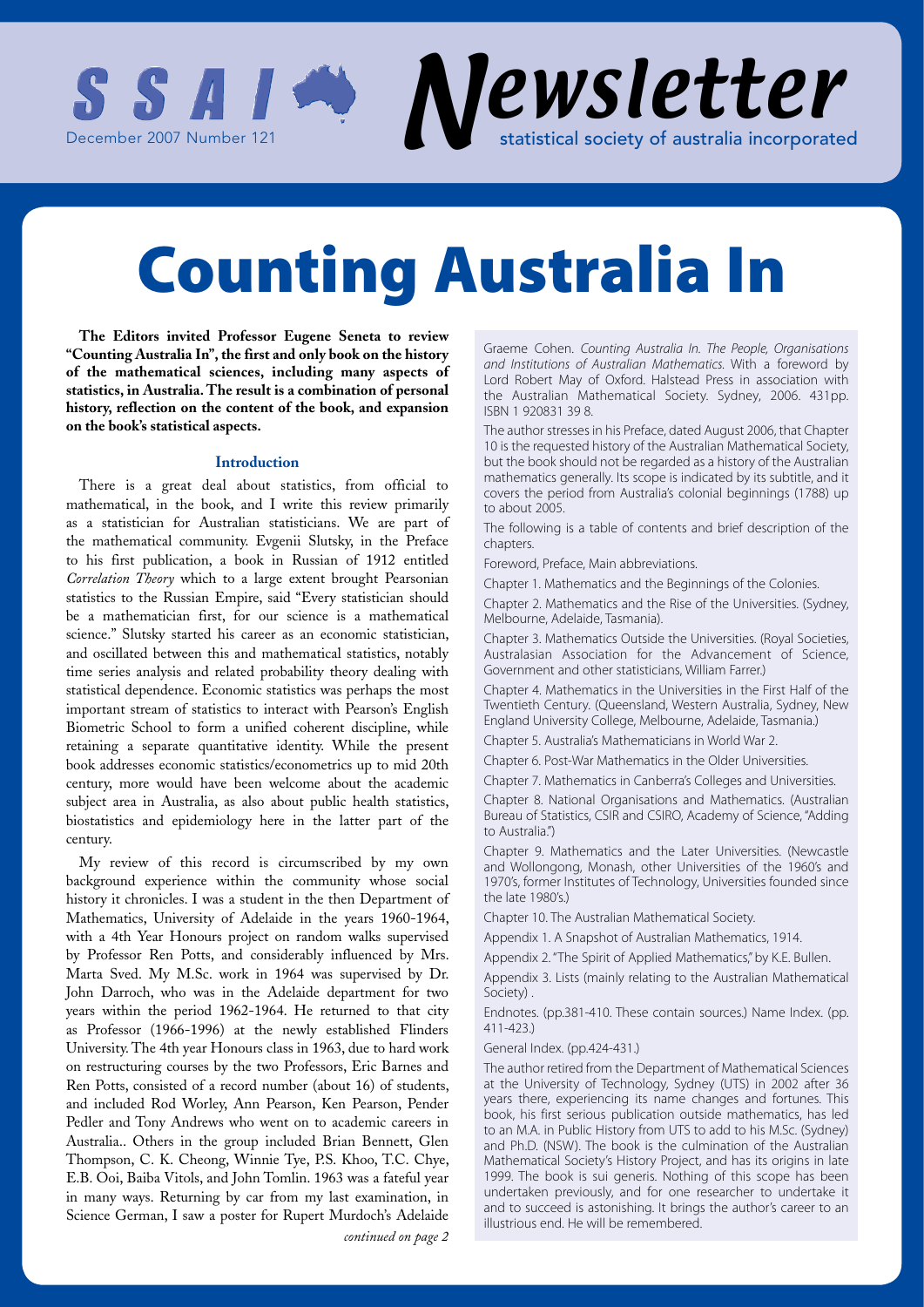News outside a shop, that President John F. Kennedy had been assassinated.

In the years 1960-1964 the academic staff of the Mathematics Department at various times also included Jim Michael, Maurice Brearley, David Elliott, Basil Rennie, George and Esther Szekeres, Reyn Keats, Maurice Grey, Kerwin Morris, Alf Cornish , Jane Pitman, and Rainer Radok (who had been one of the arrivals in Australia on the Dunera). Most of these occupy prominent positions in Cohen's account.

Some younger postwar immigrants from Europe round the time of the war, like myself, were just then completing their undergraduate studies. Another example, though not of Adelaide, who figures prominently throughout the book, and was closely associated with George Szekeres, a European refugee, is Alf van der Poorten. The Adelaide 4th year names also show strong evidence of Colombo Plan students, which resulted in many friends for Australia, mainly in Malaysia and Singapore. I still maintain contact with Cheong (formerly Executive Officer of Singapore Airlines, and now on the Board of OCBC) and Eric Ooi (we called him 001). The White Australia Policy was in effect at the time: I remember some wag writing on the blackboard before one of John Darroch's lectures in mathematical statistics "Keep out Bayesians, keep Australia bwhite [sic]".

I was first taught mathematical statistics at Adelaide University by Kerwin Morris, in a course then called Statistical Methods, a first course in the subject given at second year undergraduate level. Formally, the Professor of Mathematical Statistics in Adelaide was Edmund

*From page 1* Alfred (Alf) Cornish (1909-1973), a disciple of the great statistician Ronald Aylmer Fisher who was spending the last years of his life in Adelaide at the time. Kerwin Morris encouraged the Statistical Methods class to attend a seminar by Fisher, but I saw him only through the open door of the seminar room. I did later attend one lecture by Cornish, but it was too full of trigonometric expressions for me to continue.

> In late January 1965 I joined the then Department of Statistics of the then School of General Studies (SGS), at the Australian National University (ANU), as Temporary Senior Tutor, and stayed until mid-1979. This teaching department, whose Head was Ted Hannan, was formally in the Faculty of Economics, and for all of my stay there was composed of both mathematical and economic statisticians, and catered also to students in the Faculties of Arts and Science. The 4th year Honours students generally were to be employed by the Canberra-based Australian Bureau of Census and Statistics. The ones I supervised for their projects included Kathy Kang, Susan Pentony (now Linacre), Phil Hughes and Suzanne Sheridan. My colleagues in the SGS Department over those years included Chip Heathcote, Warren Ewens, Chris Heyde, Deane Terrell, Tom Valentine, Ray Byron, Des Nicholls and Terry O'Neill, all of whom eventually attained Professorial positions in Australia.

> The other statistical groupings in Canberra during my life there were Pat Moran's Department of Statistics at the Institute of Advanced Studies at ANU and the CSIRO Division of Mathematics and Statistics under Joe Gani.

> Don McNeil and I had both came to Canberra to undertake our PhD's in

Statistics, and arrived at about the same time, first meeting in Pat Moran's office in January 1965. Cheong, my classmate from Adelaide, had just completed his M.Sc. in the SGS Department, and was likewise about to start his Ph.D. enrolled in Moran's department.

I came to the University of Sydney as Professor and Head of the then Department of Mathematical Statistics in mid-1979, succeeding the foundation Professor, Oliver Lancaster, with whom I shared an interest in the history of probability and statistics. The Professors in the Department of Pure Mathematics at the time were Tim Wall and Max Kelly, and in the Department of Applied Mathematics, Peter Wilson. John Robinson was promoted to a Personal Chair in Mathematical Statistics in 1991. I formally retired as Emeritus Professor in mid-2004. The vacated position of Professor of Mathematical Statistics was filled by Neville Weber in August 2005. Both John and Neville were members of the Department under Oliver Lancaster. The book misses Neville's elevation to Professor, although it captures a few events even from 2006, such as Peter Hall's Flinders Medal and Lecture at the Australian Academy of Science which actually occurred in April 2007, together with other awards of importance to Australian statistics.

My meeting with the book's author, Graeme Cohen, took place over lunch on Wednesday, 30 June, 2004. Subsequently I provided hard copy of obituaries of Harry Mulhall and Stephen Lipton, both of which had appeared in the *SSAI Newsletter,* and of my two obituaries of Oliver Lancaster, the more biographical of which, written jointly with Geoff Eagleson, appeared in the *Historical* 

| In this issue                        |    |                                |    |
|--------------------------------------|----|--------------------------------|----|
| <b>Counting Australia In</b>         |    | <b>Society Awards</b>          | 6  |
| <b>Editorial</b>                     | 4  | <b>Three Doors</b>             |    |
| <b>Conferences</b>                   | 4  | <b>ANZJS Corner</b>            | 8  |
| <b>President's Corner</b>            | 5. | <b>Farewell Jane Waslin</b>    | 9  |
| <b>Why Accreditation is Critical</b> | 6  | <b>Spring Bayes Conference</b> | 9  |
| <b>Election of Executive Members</b> | 6  | <b>Branch Reports</b>          | 13 |
|                                      |    |                                |    |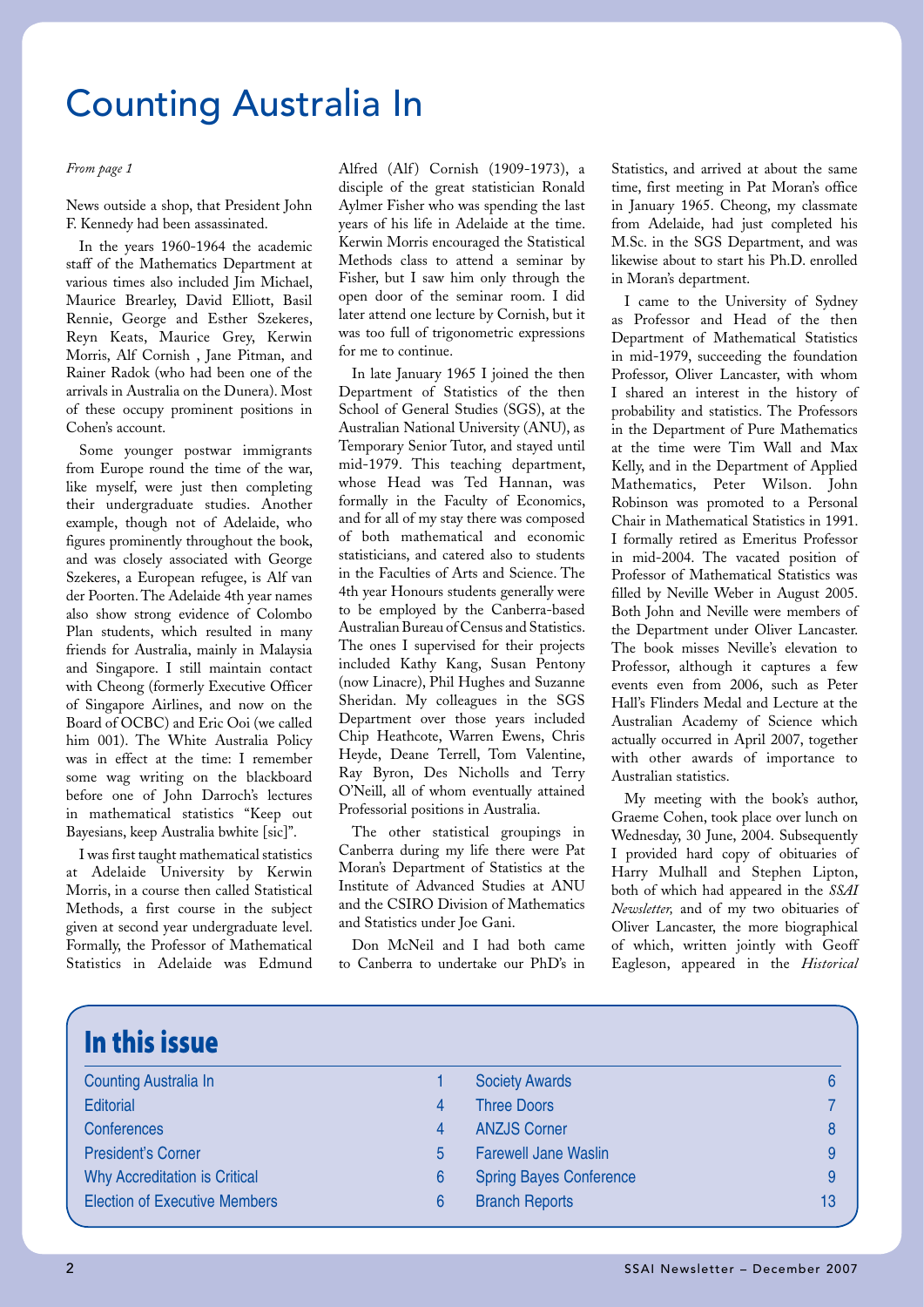*Records of Australian Science (HRAS)* late in 2004. Contact by email continued till 12 July 2005, when I made some minor corrections to paragraphs relating to Harry Mulhall and Oliver Lancaster.

Michael Adena said when requesting a review, that I have experienced a substantial part of the post-war history of mathematical science, and especially of statistics, in Australia, and my interest in history made me an eligible reviewer for the *SSAI Newsletter.* Michael and Alice Richardson wanted a less formal and chatty review than one which might be appropriate, say, for the *Australia and New Zealand Journal of Statistics.* Its personal perspective is also intended to provide additional information, in a small way, to that in the book.

#### **Some Statistical Highlights**

In his Foreword, Lord Robert May, formerly a Professor of Physics at Sydney University, finds a great positive in the "Australian ecumenism" of mathematics which the book reflects, and points out the impact of Australian applied mathematics and statistics on the world stage, singling out the mathematical genetics group stemming from Pat Moran. He points out, however, that the predominant focus of the book on institutions is on mathematics departments.

Some of the book's highlights come from archival research, especially on staff records of universities. Among these was the discovery of an application of Thomas Gerald Room for the Chair of Mathematics in the University of Western Australia in 1928, six years before he gained the Chair at the University of Sydney, where he was Professor until 1968. Material was also found illuminating the "background to the antipathy between Room and Keith Bullen" at this university. Other highlight material includes the appointment of Thomas Cherry as Professor of Mathematics at the University of Melbourne, ahead of Norbert Wiener who was supported by a stellar cast of European referees, including G.H. Hardy, David Hilbert, Henri Lebesgue, Paul Lévy and Maurice Fréchet. Winer's name now permeates the study of stochastic processes in continuous time and harmonic analysis, and he is credited with the discovery of cybernetics.

The book's author was particularly excited about the discovery of the mathematical work of the surveyor Martin Gardiner in 1850-1870. He lists some 16 of Gardiner's publications,

mainly in the Transactions/Proceedings of the Royal Societies of New South Wales, Victoria and Queensland. Publications of such "local" Royal Societies, in existence before the Federation in 1901 of the six separate colonies, continued to play an important part in the publication of Australian research until airmail made access to newly "international" journals easier. A case in point is that of Dansie Thomas Sawkins (1880-1950), who from 1922 to 1946 alone carried responsibility of statistics teaching at Sydney University, and published in the local journal which carried his obituary in 1950. (What evolved into the *Australian Journal of Statistics* did not come into existence till the late 1940's.)

Sawkins' work was publicized in the book *A First Course in Mathematical Statistics*  (1946), of his Australian contemporary Charles Ernest Weatherburn (1884- 1974) whose name occurs at many points in Cohen's book. Weatherburn was Professor of Mathematics at the University of Western Australia since 1929. Both Sawkins and Weatherburn had applied unsuccessfully for the Chair of (Pure) Mathematics at the University of Sydney after Carslaw's retirement in 1935. Sawkins was offered a Chair in Statistics in the Faculty of Economics, but took instead a Readership in 1938.

Weatherburn had at one time taught Edwin J. G. Pitman (1897-1993), Professor of Mathematics for 36 years from about 1925 at the University of Tasmania, who was also an applicant for the Chair at Western Australia. Together with Maurice Henry Belz (1897-1975) and Cornish, they formed the nucleus of Australian mathematical statistics in the first half of the 20th century.

Weatherburn's book is dedicated to the great statisticians of that period Karl Pearson and Ronald Aylmer Fisher. In "an exhaustive and masterly report in 17 typed pages", Karl Pearson had recommended Milne-Thompson for the Tasmanian chair; Pitman had not yet become interested in statistics. Later, Fisher played a decisive role in the appointment of Oliver Lancaster to the foundation Chair of Mathematical Statistics at the University of Sydney over Geoff Watson in 1959.

The Cohen book has (p.255), courtesy of the CSIRO, a photo of Helen Newton Turner and Sir Ronald Fisher sailing on Sydney Harbour in 1960. Betty Allan, Mildred Barnard and Helen Newton Turner , who had all studied with Fisher and who were the first three biometricians *continued on page 10*

with the CSIRO, are well remembered in the book. The first two, under conditions prevailing at the time, had to resign from the CSIRO following their marriages. They were replaced by George McIntyre and Evan Williams respectively, both of whom had distinguished statistical careers. McIntyre had studied under Weatherburn in Western Australia, and Williams under Pitman in Tasmania.

### **Early History and the Cambridge Influence**

Chapter 1 is a prehistory of mathematics in Australia, and is presented by the author with a historian's dedication. It foreshadows its bright statistical future. Arthur Phillip's instructions on his appointment as "Captain-General and Governor –in-Chief of New South Wales" in 1787 required him to make regular statistical reports. He is rightly remembered as "the first Australian statistician". The first census of the Colony of New South Wales was held in November, 1828. The first *Blue Books*  of this colony and the Colony of Van Dieman's Land were produced in 1822. Christopher Rolleston (1817-1888) presented a paper on the "science of statistics" at one of the first meetings of the Philosophical Society of New South Wales on 10 December, 1856. The first lecture on mathematics was given at the University of Sydney in October, 1852, but the emphasis in the early colonies was in application to areas of concern to the colonists, such as astronomy, commerce, surveying and statistics, and was supported by enlightened administrators such as Governor Brisbane. The means of elementary mathematical education were the schools and establishments of adult education, all amidst considerable sectarian influence.

The early history of mathematical science in Australian university departments was considerably influenced by Cambridge University, especially its St. John's and Trinity Colleges. The first two youthful Professors of Mathematics at Sydney University, Maurice B. Pell (actually born in the U.S.) and Theodore T. Gurney were Fellows of St. John's, and some of the other names of the early times (G.R. Smalley, F.B. Horner, and E.M. Moors – the first locally born academic mathematician and statistician) were also St. John's men. The first two mathematics Professors at Melbourne University, William P. Wilson and Edward J. Nanson, were associated respectively with St. John's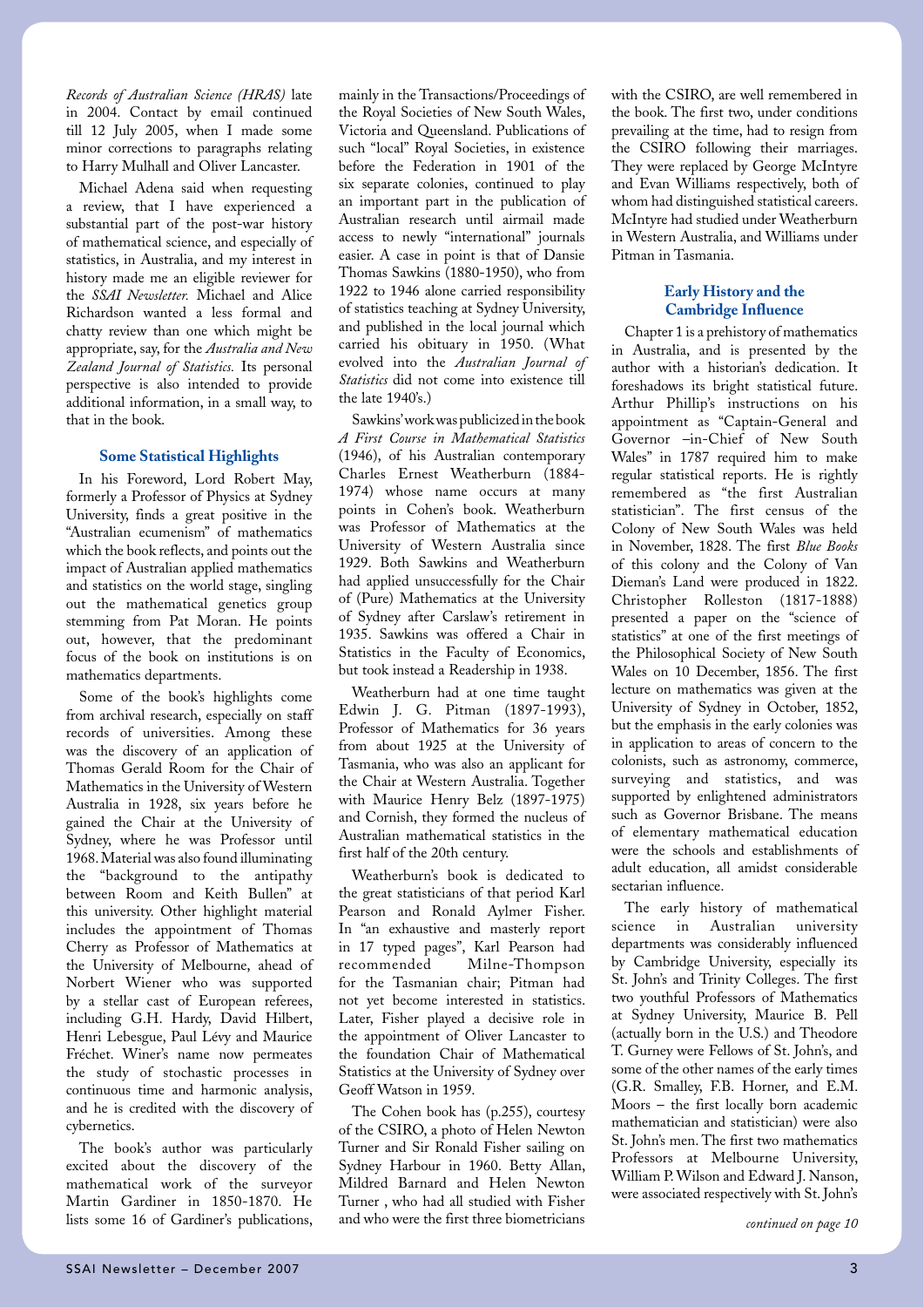## SSAIN

**PO Box 5111, Braddon ACT 2612 Phone (02) 6249 8266 Fax (02) 6249 6558 Email: admin@statsoc.org.au Society Web Page http://www.statsoc.org.au**

### Editors

**Alice Richardson,** School of ISE, University of Canberra, PO Box 1, Belconnen ACT 2616

**Michael Adena,** Covance Pty Ltd PO Box 5125, Braddon, ACT 2612

#### Correspondence

Please direct all editorial correspondence to Alice Richardson. Email: newsletter@statsoc.org.au

#### Disclaimer

The views of contributors to this Newsletter should not be attributed to the Statistical Society of Australia, Inc.

### Subscriptions

The Newsletter of the Statistical Society of Australia is supplied free to all members of the society. Any others wishing to subscribe to the Newsletter may do so at an annual cost of A\$30.00 for an issue of four numbers.

#### Advertising

Advertising will be carried in the Newsletter on any matters which the Editors feel are of interest to the members of the Society. For details of advertising rates, etc. contact the SSAI Executive Officer at newsletter@statsoc.org.au

#### Printer

National Capital Printing 22 Pirie Street, Fyshwick ACT 2609

DEADLINE FOR NEXT ISSUE: 10 February 2008

### **Editorial**

In this newsletter we are delighted to feature a book review that we hope will be of interest to a wide range of Society members. Professor Eugene Seneta has done so much more than merely tell potential what to expect in the book. If you have read a book that would be of broad interest to Society members, please write in and tell the Editors! Or, if you have read a book that deals with a subject about which you have some extra information to impart, write in and tell the Editors too!

This will be the last time a paper copy of the Newsletter arrives in your mailbox. Please remember to keep the Society upto-date with you current email address, and check the SSAI website (http:// www.statsoc.org.au) regularly in order to keep in touch with Society activities. If you do not have access to web or email, please inform the Society office so that arrangements can be made for you to receive the newsletter.

To close this editorial, we note that by the time this newsletter arrives, the silly season will be under way. The Editors would like to take this opportunity to wish all Society members a happy Christmas, and a pleasant New Year. We would also like to thank all those who have contributed to the newsletter, whether by writing reports, taking photos or entering competitions. Thankyou also to the organizations who have supported the activities of the Statistical Society and its members – your input into successful Society activities is much appreciated.

The deadline for copy for the next newsletter is 10 February 2008 – enjoy the summer!

### Member News

President of the Islamic Countries Society of Statistical Sciences (ISOS), Dr Shahjahan Khan (pictured), is scheduled to present a keynote speech in the First Arab Statistics Conference (FASC) organised by the Arab Institute for Training and Research in Statistics (AITRS) to be held during 12-13 November 2007 in Radisson SAS Hotel, Amman Jordan. The AITRS was established in 1971 to raise competencies and skills of the Arab Statistical Organisation. The conference is organised under the Patronage of his Royal Majesty King Abdullah II Ibn Al-Hussain of Jordan, and the session in which Dr Khan will present his keynote speech will be chaired by the Minister of Planning of Jordan, Dr Suhair Al-Ali. Australia



based academic, Dr Khan will speak on the Importance of Statistics in Development in line with the theme of the conference "No Development without Statistics."

### Conferences

**Australian Statistical Conference 2008** 30 June-3 July 2008, Melbourne, VIC — http://www.asc2008.com.au

**International Society for Bayesian Analysis Conference** 21-25 July 2008, Hamilton Island, QLD — http://www.isba2008.sci.qut.edu.au/

**Australian Statistical Conference 2010** 6-10 December 2010, Perth, WA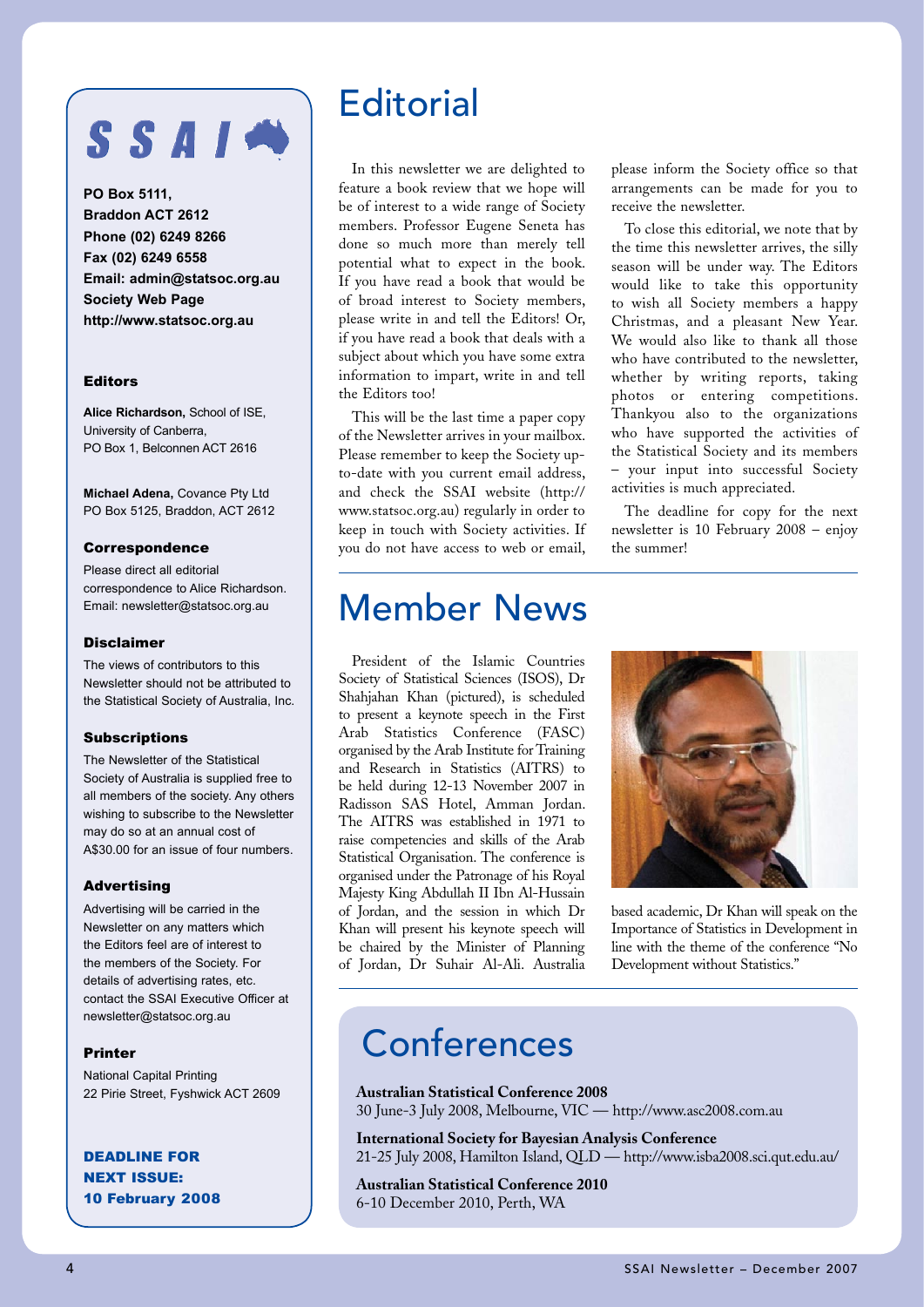### President's Corner

Shortly you will receive an invitation by email to participate in a member survey commissioned by Council in order to obtain your views. Data Analysis Australia has agreed to administer this web based survey and I thank them for their generous support of this activity. Please take the 10 to 15 minutes that will be required to complete it. It is critical that we have relevant and upto-date data on the membership and their views. Like all surveys, there may be areas that you particularly care about but which are not covered. We plan future, shorter and more focussed surveys over the coming year. However, please bring any areas of concern to your Branch or Section representatives or to members of Council including me.

If you do not receive the email regarding the survey, please contact the SSAI office to request a survey form to complete.

In this newsletter you will find registration information about ASC2008 to be held in Melbourne. Planning for the conference, as well as for various satellite activities, is well advanced and I look forward to a very successful professional meeting. Planning has also commenced for ASC2010 in Perth. This will be held in December, concurrently with the Genstat Conference.

Since the last newsletter, I have emailed members seeking ideas for professional development and other specialised workshops. I have also emailed the Chairs of Sections seeking their input. There has been a good response to these requests and I am currently compiling a summary of suggestions for wider circulation and discussion. If you have not already contacted me about possible workshop or professional development ideas I would be pleased to hear from you. To those who took the trouble to contact me, I am very grateful and ask for your patience if you have not received a reply from me as yet.

Council met via teleconference in early November to pursue the main action items arising from the August Central Council meeting. We plan on meeting every three months in this way to ensure that plans and actions are pushed forward. Council amended regulations to formalize the role of Branch Presidents' Representative, which Alan Branford has been doing superbly for the past few years. In future, a similar position for Section Chairs will be established to assist in the communication between Sections and with the Executive. A Professional Officer Position Description was discussed in readiness for planning for continuing professional development

and workshop activities. Before Council proceeds with filling this position, on a part or full time basis, it has requested that a business plan for these activities be prepared by



the Executive against which the costs of such a position would be allocated.

The August decision of Central Council to move the Newsletter to electronic access only was discussed and it was decided to revisit that decision once the results of the member survey are available, and after evaluation of lower cost options for printing the newsletter are assessed.

As many of you will be aware Jane Waslin, our Executive Officer for the past 4 years has resigned to pursue a full-time position – for details see the article by Doug Shaw. I personally would like to thank Jane for her wonderful contributions to the professional running of the Society and wish her well for the future.

> *William Dunsmuir Email: W.Dunsmuir@unsw.edu.au*

### Member News

#### **Michael Martin**

Professor Michael Martin of the Australian National University recently received several awards from the Carrick Institute for Learning and Teaching in Australian Higher Education. In August, Michael was awarded a Carrick Citation for Outstanding Contributions to Student Learning with a citation that read "For nearly two decades of making statistics interesting, relevant and fun!", and in November, Michael received a Carrick Award for Teaching Excellence in the discipline category Law, Economics, Business and Related Studies.

Carrick Citations are awarded annually to up to 210 people over all disciplines at Australian universities who "have made a significant contribution to the quality of student learning in a specific area of responsibility over a sustained period." Carrick Awards for Teaching Excellence "celebrate a group of the nation's most outstanding university teachers in their fields. The awards give recognition to teachers (individuals and teams) renowned for the excellence of their teaching, who have outstanding presentation skills and who have made a broad and deep contribution to enhancing the quality of learning and teaching in higher education." (see http://www. carrickinstitute.edu.au )

*Michael reflected on his teaching and his Carrick Citation:*

When you hear something like "for making statistics interesting, relevant and fun!" you might wonder "can this be true? Interesting and relevant, sure, but fun??" or even "it's got to be some sales pitch!"



And maybe it is a sales pitch, of sorts, for what statistics as a profession might

do to attract more people to study it and choose it as a job.

There is a (wrong) perception out there that statistics is either frightening or dull (or both) and one of the main challenges in teaching statistics is to overcome that perception and leave people understanding that statistics is directly relevant to their lives, vital (in the "alive" sense), and necessary in order to begin to understand our increasingly complex world.

This is my starting point for teaching statistics to undergraduates, one that I try to combine with a sense of humour and a determination not to get bogged down in jargon.

It is an approach that has worked well for me over many years, and, more importantly, one that I hope has worked well for my students. I've also worked hard at developing lots of good analogies for statistical thinking and techniques from real-life experiences. These have really helped me show students that statistics is neither mystical nor magical, but rather a way of looking at the world that unlocks (some of) its random secrets.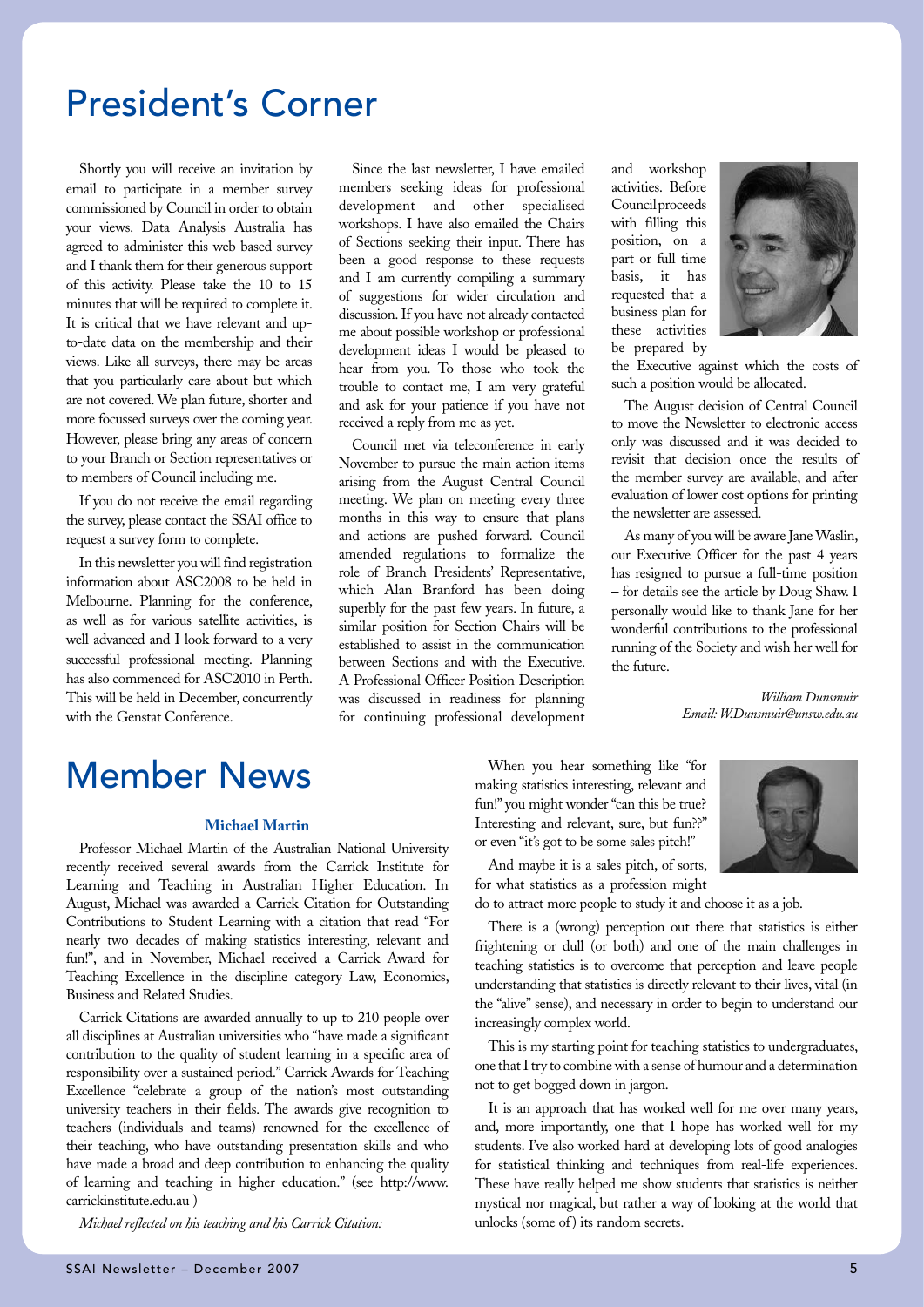### Why Accreditation is Critical

The statistical profession in Australia and around the world is under pressure from many directions. It sees statistical work being done by non-statisticians (often poorly) and new areas of research such as data mining passing to other professions in a way that often prevents statisticians being able to contribute. Ever growing computing availability increases these pressures.

Accreditation is a key element in the statistical profession's action against these trends. In Australia the system of accreditation evolved by the Statistical Society of Australia emphasises the outward face of statistics, providing standards so that those needed statistical advice know where to turn and providing a structure useful to those who want to develop a career in applied statistics.

Two levels of accreditation are provided. Graduate Statistician (GStat) status recognises the completion of an undergraduate level course with sufficient content and level in statistics, both theory and application. It marks the individual as being able to start a statistical career. An applicant may ask for accreditation on their individual merits, or through completing a course accredited by the Society. The standards are the same but an accredited course provides the surety

when beginning study that it will lead to automatic recognition. A number of universities in Australia already have accreditation or are in the process of applying for it.

Accredited Statistician (AStat) status provides a higher level of accreditation and applies only to individuals. It requires a combination of qualifications, ability and experience, and evidence must be provided in the form of documented work (papers or reports) and referees. An Accredited Statistician takes responsibility for their work and can be trusted for the quality of their advice. This is backed up by a requirement to uphold the Society's Code of Conduct and the review of accreditation every five years.

The Accreditation Committee of the Society administers the accreditation system. While the Committee sees its role of encouraging the accreditation process (and will often suggest improvements to applications if it feels that an applicant has not done themselves justice), it rigorously follows standards so that the terms GStat and AStat are seen as highly desirable and meaningful qualifications.

Much remains to be done. Ideally the profession should achieve a full professional status as is held by architects and engineers. The public expects that a bridge they use has been designed by a qualified engineer to be safe. They should have the same expectation that decisions that affect their lives are based, where appropriate, on the proper statistical evaluation of the evidence carried out by a properly qualified statistician. We are a long way from achieving that but it should remain our goal.

I strongly urge all members of the Society to support our accreditation system. Statisticians who do applied work should seriously consider personal accreditation. Staff in universities should consider having their courses accredited. Employers should recognise the value in accredited applicants where appropriate. (We often overlook that some statisticians are employers of other statisticians.) We should all publicise it more widely.

The Accreditation Committee is currently updating the content of the Society's website relevant to accreditation, including fuller guidelines for both individual and institutional applicants. We aim to make the processes and expectations clearer. Anyone interested in accreditation is also welcome to contact me (john@daa.com.au).

> *John Henstridge Chair, Accreditation Committee, Statistical Society of Australia.*

### Election of Executive Members

Members are advised that the Executive positions of Vice-President (President Elect), Secretary and Treasurer will become vacant at the Society's Central Council Annual General Meeting in 2008.

The SSAI Rules provide for a Nominating Committee, consisting of the current Executive and the Branch Presidents, to solicit nominations and submit a list of nominees to Central Council. Should an election be required, Central Council will then arrange a ballot of all financial members of the Society.

Members of SSAI are invited to submit nominations for the three positions to be vacated. Nominations must be in writing and signed by the nominator(s), and must be accompanied by a written and signed statement from the nominee accepting the nomination.

Nominations should be submitted to the SSAI President (William Dunsmuir) or to a Branch President before 31st January, 2008.

> *Doug Shaw Secretary*

### Society Awards

The Society awards a gold medal, the Pitman Medal, at most once annually, in recognition of outstanding achievement in, and contribution to, the discipline of Statistics. Honorary Life Membership honours outstanding contribution to the profession and the Society, while a Society Service Award may be awarded to a Society member in recognition of sustained and significant service to the Society.

An Awards Committee, chaired by the President of the Society, makes recommendations to the Society's Central Council as to appropriate Award recipients. Pitman Medals and Honorary Life Memberships are usually announced at the Society's Conference.

Members of the Society are encouraged to propose suitable recipients of the Pitman Medal, Honorary Life Membership or a Society Service Award. Suggestions, with brief supporting information, should be emailed to the President, William Dunsmuir, as Chair of the Awards Committee.

> *Doug Shaw Secretary*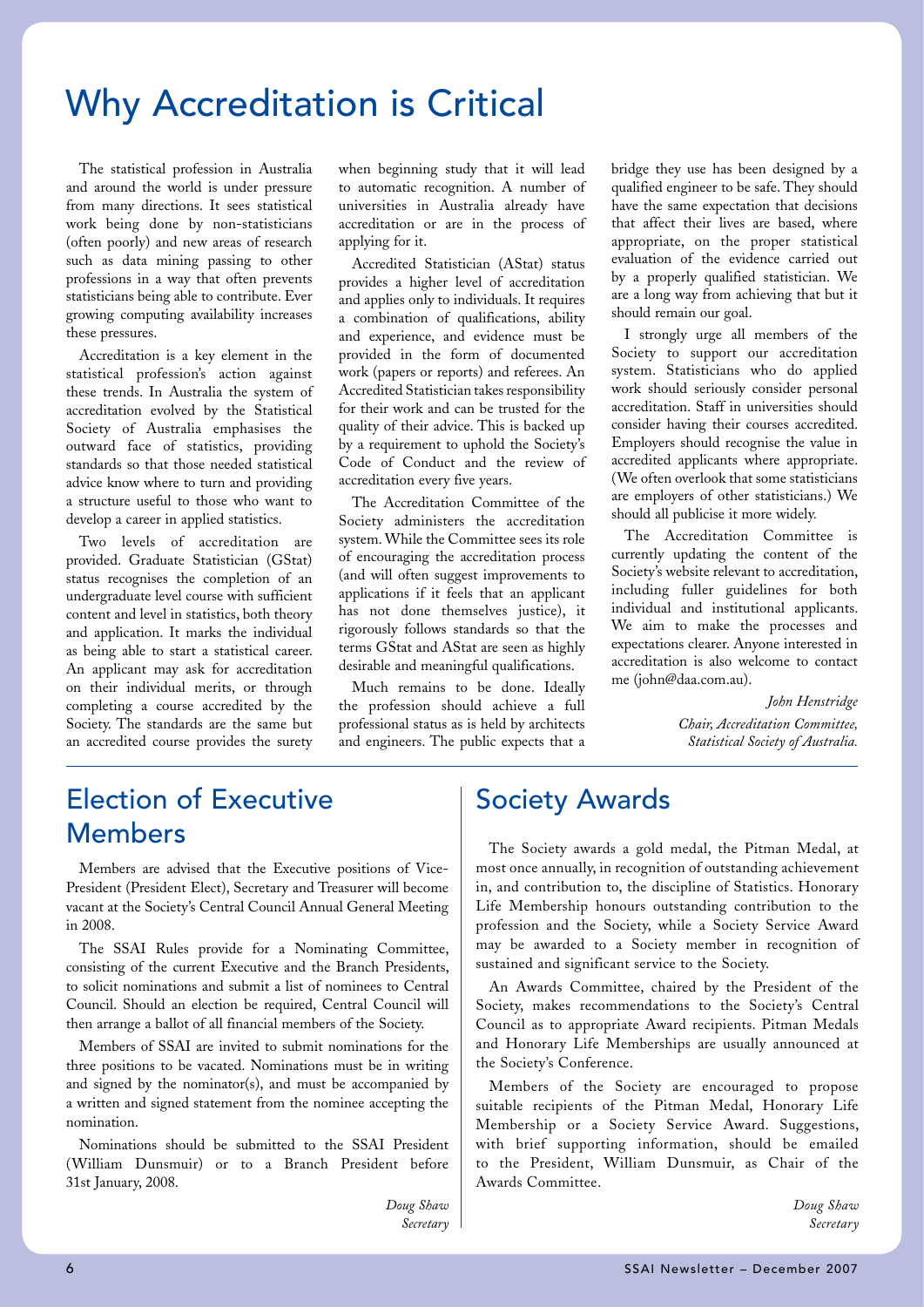### Three Doors with Borek Puza (Edition 12)

Welcome to the 12th edition of *Three Doors.* Last time I presented The Alternative Confidence Interval Puzzle and am now pleased to announce Terry Neeman as the next winner of the Three Doors Prize, a cheque for \$60 as donated by SSAI. The solution to that puzzle is given below, and the next puzzle follows.

#### **The Alternative Confidence Interval Puzzle**

*Suppose that a number y is randomly chosen from the uniform distribution from 0 to k, where k is an unknown real constant between 0 and 5. Consider the statement* 

 $0.8 = P(0.2T/k) < \sqrt{k} < 0.8 + 0.2T(k)$ ,

*where T(k) is a suitable function of k or a constant. For the case T(k)=0.5, the statement can be inverted to yield an 80% confidence interval (CI) for k given by (y/0.9, min(5,y/0.1)). Now suppose that T(k)=k/5. Then the statement can be inverted to yield an alternative CI for k. Find the general form of the alternative CI and evaluate it for y=3.0. Why might the alternative CI be considered preferable?*

#### **Solution to The Alternative Confidence Interval Puzzle**

With *T*(*k*)=*k*/5, the statement becomes 0.8 =  $P(0.2k/5 \langle k \rangle / k \langle k \rangle \langle 0.8 + 0.2k/5)$ , which, by solving  $y/k = 0.8 + 0.2k/5$  and  $0.2k/5 = \frac{y}{k}$ , leads to  $0.8 = P(L \le k \le U)$ , where

*L*=5sqrt(4+*y*)-10 and *U*=min(5,5sqrt(*y*))

are the bounds of the required alternative CI. Thus, when *y*=3.0 the alternative CI is  $(L, U) = (3.23, 5)$ , whereas the 'ordinary' CI is  $(3/0.9, \text{min}(5, 3/0.1)) = (3.33, 5)$ .

An advantage of the alternative CI is that it exists for all values of *y*. E.g., if *y*=4.7 then  $(L, U) = (4.75, 5)$ , whereas the ordinary CI is *empty* (because 4.7/0.9=5.22>5). Also, the alternative CI is *shorter* for many values of *y*. E.g., if *y*=0.7 it is (0.84,4.18) with width 3.34, whereas the ordinary CI is (0.78,5) with width 4.22. Furthermore, the alternative CI is *shorter on average* for many values of *k*. For example, if *k*=0.7 its expected width is 2.36, whereas the expected width of the ordinary CI is 2.83.

This discussion would not be complete without mention of the one-sided 'lower' 80% CI for *k*, defined by  $T(k)=1$ , namely (*y*, min(5,5*y*)). E.g., when *y*=3.0 the lower CI is (3,5), when *y*=0.7 it is (0.7,3.5) with

width 2.8, and if *k*=0.7 its expected width is 1.4. Like the alternative CI, the lower CI exists for all possible values of *y*.

Figures 1, 2 and 3 show the bounds, widths and expected widths of the above CIs. It will be seen that the lower CI is uniformly the best of the three as regards expected width (Figure 3) but not as regards *actual* width (Figure 2). (Note: In our calculations the expected width of the ordinary CI was taken as 0 for y>4.5.) For further discussion of 'alternative' CIs - and examples of their usefulness - see the following papers:

Puza, B.D., and O'Neill, T.J. (2006). Generalised Clopper-Pearson confidence intervals for the binomial proportion. *Journal of Statistical Computation and Simulation,* **76(6)**, 489-508.

Puza, B., and O'Neill, T. (2006). Interval estimation *via* tail functions. *The Canadian Journal of Statistics,* **34(2)**, 299-310.

Puza, B.D., and O'Neill, T.J. Optimal constrained confidence estimation via tail functions. To appear in *The Mathematical Scientist* in December 2008.



### **The Two Uniforms Puzzle**

*Suppose that X and Y are independent random variables, and each is uniformly distributed from 0 to 1. Find the density function of*  $U = X/(X-Y)$ *.* 

For your chance to win a fabulous mystery prize, please send your solution to newsletter@statsoc.org.au.

### Society Secretaries

**Central Council** President: Prof William Dunsmuir Secretary: Dr Doug Shaw doug.shaw@csiro.au

**Canberra** President: Dr Glenys Bishop Secretary: Dr Ray Lindsay ray.lindsay@netspeed.com.au

**New South Wales** President: Ms Caro Badcock Secretary: Dr Eric Beh e.beh@uws.edu.au

**Queensland** President: Ross Darnell Secretary: Ms Helen Johnson h.johnson@qut.edu.au

**South Australian** President: Dr Andreas Kiermeier Secretary: Dr Paul Sutcliffe p.sutcliffe@abs.gov.au

**Victoria** President: Professor Mervyn Silvapulle Secretary: Lucy Busija lucy.busija@mh.org.au

**Western Australian** President: Dr Brenton Clarke Secretary: Ms Pamela McCaskie pmccask@cyllene.uwa.edu.au

### Section Chairs

**Bayesian Statistics** Kerrie Mengersen k.mengersen@qut.edu.au

**Biological Sciences** Ari Verbyla ari.verbyla@adelaide.edu.au

**Environmental Statistics** Petra Kuhnert – petra.kuhnert@csiro.au

**Industrial Statistics** Ross McVinish – r.mcvinish@qut.edu.au

> **Statistical Computing** Kuldeep Kumar kkumar@bond.edu.au

**Statistical Education (co-chairs)** Michael Martin michael.martin@anu.edu.au Peter Howley peter.howley@newcastle.edu.au

**Surveys and Management** Veronica Rodriguez veronica.rodriguez@abare.gov.au

**Young Statisticians (co-chairs)** Richard Hutchinson richard.hutchinson@covance.com Pamela McCaskie pmccask@cyllene.uwa.edu.au

#### **Social Sciences**

Michele Haynes – m.haynes@uq.edu.au **Further contact details for Society Secretaries and Section Chairs can be obtained by contacting the Society on (02) 6249 8266**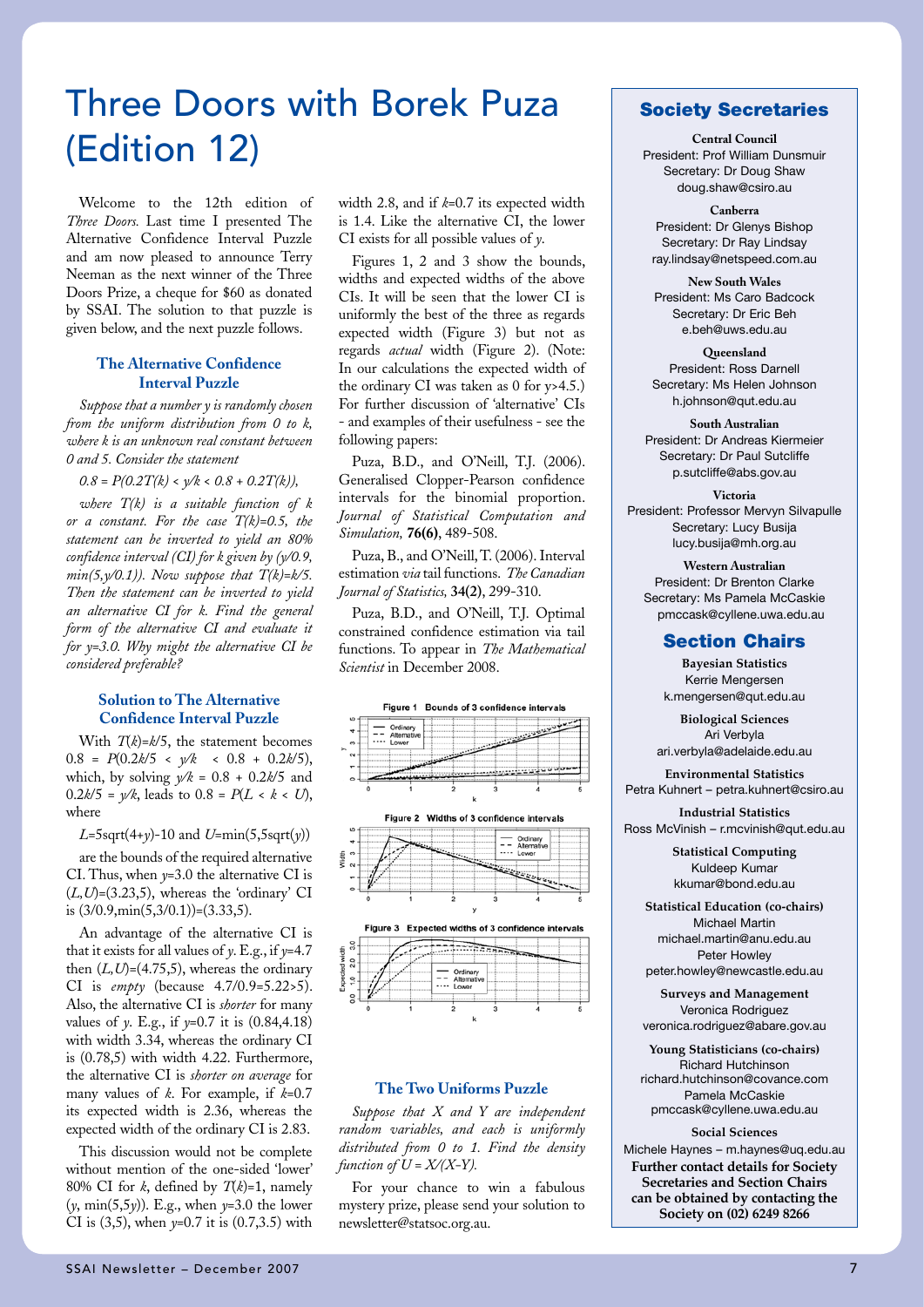### ANZJS Corner

Over the last year the ANZJS Editors (Kerrie Mengersen, Jeff Wood, Ken Russell and Steve Haslett) have held a number of meetings, including the first face-to-face meeting of the current editorial panel in Sydney on 24 May 2007.

A number of issues were discussed at length.

The Editors have been considering content and direction for ANZJS. Of necessity, this is driven in part by citation indices, but we also recognise that there could be more local content, both in terms of authorship and focus, without detriment to either the Theory and Methods or the Applications sections. We have also discussed how to get more high quality applications papers submitted, and whether the criteria for acceptance of such papers needs reconsideration. We are advertising for a new Book Review Editor. We are looking medium term at a webaccessible system so authors and editors can better monitor submitted papers, and at whether we currently have the

best mix of Associate Editors to cover the very wide range of statistics papers submitted to ANZJS. We are working toward focusing some journal issues around invited papers and special topics, with submitted papers on the same or similar topics in the same issue. We are considering how best to support the editors and control workload through widening the group of people involved, for example, through assistance, particularly for Kerrie and Ken.

We were pleased to note that Blackwell, the ANZJS publishers, provide partial funding toward ANZJS operational expenses, and once this is available to the Editors from the two associations, there can be more operational flexibility than is possible at present. This could usefully include more regular meetings of the editors.

We are considering whether a questionnaire to you, the journal's subscribers, would be a useful way to canvas your views, and if so, what best to put in it.

A central, more long term question concerns Open Access, and whether this is the best mode for future publication of ANZJS. For those of you wanting to know more, there is a useful background article to which Murray Jorgensen provided a link. This is Jim Pitman's IMS presidential address devoted to "Open Access to Professional Information": http://www. imstat.org/news/ims\_pres\_address07. pdf The SSAI and NZSA executive committees plan to make sure there is extensive discussion on Open Access and ANZJS at the next joint meeting of NZSA and SSAI, likely mid-2008.

We think putting a regular column on ANZJS in the SSAI and NZSA newsletters could be a possibility. That way, we can outline what is happening at ANZJS in more detail, and get more timely feedback from you all.

> *Steve Haslett T&M Editor, ANZJS*

### ANZJS – Technical Editor

The Australian & New Zealand Journal of Statistics is looking for an assistant Technical Editor. You will help the Technical Editor, Ken Russell, to maintain a high standard of presentation and readability for the Journal.

The work will allow you to get a good overview of what is included in ANZJS, before publication, and to understand the journal publication process more fully. You need to be good at spelling, grammar and punctuation, and meticulous in carefully reading manuscripts from authors and Uncorrected Proofs from the publisher. You need to care that the format is correct. It helps if you have a sense for when something in a manuscript 'seems wrong' (for example, a set indexed by a variable that doesn't appear in the definition of the set). You must have the time available to do the work well, and be able to schedule your time when there are production deadlines to be met.

Please contact Ken Russell (kgr@uow.edu.au) for further details. Please contact the Managing Editor, Kerrie Mengersen (k.mengersen@qut.edu.au), if you are interested in being considered for the position.

### **WORKSHOP**

**Advanced regression models with R** 13 February 2008, Melbourne For further information: www.statsoc.org.au/whatsnew

## ANZJS – Book Review **Editor**

The Australian & New Zealand Journal of Statistics needs a new Book Review Editor. Responsibilities will include maintaining contact with publishers, finding suitable reviewers, monitoring reviews, and ensuring a steady stream of high quality book reviews for each issue of ANZJS. If interested, please contact Prof Kerrie Mengersen, k . m e n g e r s e n @ q u t . e d u . au. There is no fixed closing date. The vacancy will remain open until filled by a suitable candidate.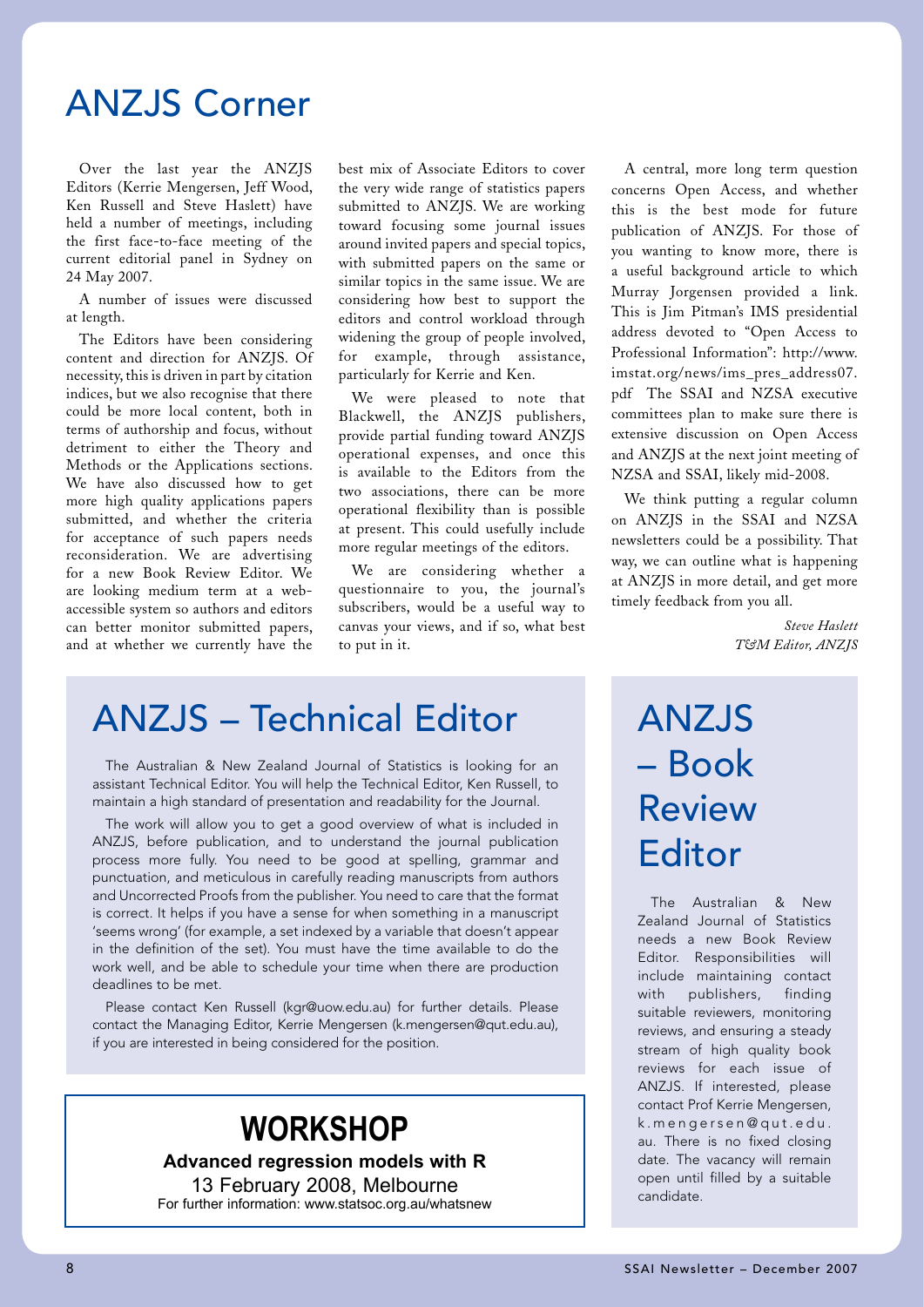### Farewell Jane Waslin

The Society has regretfully said farewell to its Executive Officer, Jane Waslin, who has left us to take up a new challenge in the business world.

Jane accepted the position of Executive Officer in early 2003, at a time when SSAI had taken a number of strategic decisions to increase the professionalism of the Society and the profile of the Statistics profession. That we have achieved as much of this strategic intent as we have in the subsequent years is due in no small part to Jane's efforts.

Jane has been responsible for the running of the SSAI Central Office, operating largely independently. During her time at SSAI, she has systematised and streamlined most of the office processes, resulting in efficient and well-understood procedures. As a consequence, the Central Office has been able to provide significantly improved assistance to the Branches, to the Society's committees, to organisers of conferences and workshops, and to the individual members of the Society. Jane also ably represented the Society at meetings and at public events such as the Society's conferences.

All of this was done in a cheerful and helpful manner, which reflected Jane's personality and her commitment to the success of the Society.

We wish her 'all the best' for her new endeavours.

*Doug Shaw Secretary*



### Spring Bayes Conference: Coolangatta, September 2007

In September 2007, Bayesian Statisticians made their way to Coolangatta, Queensland for three days of presentations, workshops and just a little bit of beach action at the Spring Bayes Conference. Delegates from Taiwan, New Zealand, Perth, Melbourne, Sydney, Brisbane and numerous places in between all participated. Keynote speakers for the event were Adrian Barnett (University of Queensland), Cathy Chen (Feng Chia University, Taiwan) and Jean-Michel Marin (INRIA, France). It was wonderful to have such talented people sharing their research and we thank them very much.

The basic format for the event was oral presentations in the morning, workshops in the afternoon and poster presentations in the evening (accompanied by a tasty cold beverage). As conference numbers are kept small, each Keynote Speaker was able to give a workshop based on their work to roughly a third of all delegates.

Topics discussed during the conference obviously centred on Bayesian Statistics but ranged from the highly theoretical, to applied areas such as finance, ecology and remote sensing. Delegates seemed pleased to have the three different modes for communication of their research. Further, the "hands-on" nature of the workshops was well received.

The next scheduled meeting for Bayesian Statisticians is the World Conference of the International Society for Bayesian Analysis on the 21 ¬ 25 July, 2008 (ISBAA 2008). The conference is to be held on the beautiful Hamilton Island and please refer to the website http://www.isba2008.sci.qut.edu.au/ for further information. We look forward to seeing your there.

*Kerrie Mengersen, Mark Griffin, Kate Lee, Chris Oldmeadow and Matt Falk Spring Bayes Organising Committee*

### **Does SSAI have your current email address?**

If you are not sure please let us know by email to: admin@statsoc.org.au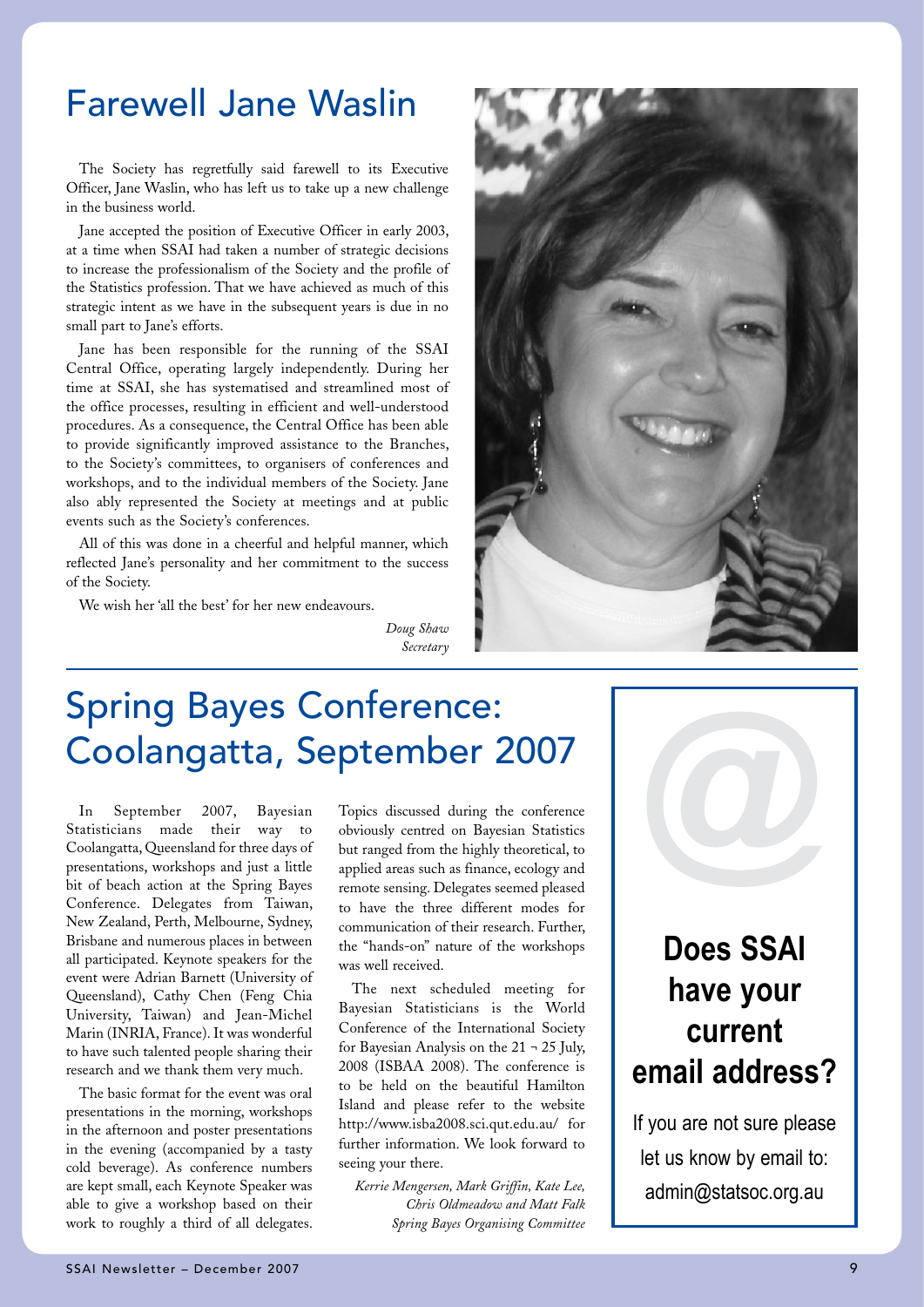*From page 3*

and Trinity. The University of Adelaide in its search for the first Elder Professor of Mathematics, consulted Isaac Todhunter, a Fellow of St. John's; and the candidate chosen was the young Horace Lamb, a Fellow of Trinity. Todhunter is well remembered by historians of probability and statistics for his still widely used *History of the Mathematical Theory of Probability* (1865); and by this reviewer for his contact with, and probabilistic influence on, the Oxford mathematician Charles Lutwidge Dodgson ("Lewis Carroll", famed for his Alice books), on whose probabilistic work there have been articles in the *SSAI Newsletter.* Dodgson's 175th birthday anniversary occurs this year, and there have been accompanying celebrations in England and Canada.

Lamb was Australia's most notable mathematician of the 19th century. The second Elder Professor, William H. Bragg, was Australia's most noted physicist of the early 20th. Associated with Trinity and selected on the advice of J.J. Thomson, William and his son Lawrence (born 1890 in Adelaide), won the Nobel Prize for Physics in 1911. (The Braggs had left Adelaide in1908.) William Bragg was a contemporary at Trinity of the Australian-born and educated W. F. Sheppard, still remembered for "Sheppard's corrections" in calculating moment estimates from grouped data. There was an Australian applicant for the second Elder Chair, William Sutherland (1859-1911) who discovered the diffusion equation which Einstein developed. Sutherland's results were presented to the meeting of the Australasian Association for the Advancement of Science held in Dunedin, N.Z., in 1904. Bragg gave the seminal address, to Section A, of this meeting.

The author writes in his brief, but as for all chapters, characteristically incisive, lead-in to Chapter 3: "There were four universities in Australia by the end of the 19th century and in the University of Adelaide, if not in the others, world class research in mathematics was being achieved. In all four, mathematics was being taught at a level comparable with British universities. … Government statisticians in the eastern states in particular were also setting standards that would be viewed with admiration in

Britain and elsewhere." The government statisticians included Timothy Coghlan, Sydney born-and–bred, of whom there has also been some mention in the *SSAI Newsletter* (No.94, 28 February, 2001), but much more in the Bicentennial History Issue of the *Australian Journal of Statistics*  (**30B**, August 1988), where Chris Heyde states that Coghlan's "work was hailed in the Journal of the Royal Statistical Society in 1898 as a pioneering work with no equivalent in Britain."

#### **Statistical Science in the Universities**

Horatio Scott Carslaw, Scottishborn and Fellow of Emmanuel College, Cambridge, succeeded Gurney at the University of Sydney in 1903. He retired in 1935, but collaborated with John Conrad Jaeger, a former undergraduate on the first book in English on the Laplace transform, *Operational Methods in Applied Mathematics* in 1941. Operational research overlaps heavily in content with applied probability in which non-negative random variables are of primary interest. My own introduction to probability was through Ren Potts who considered himself an operational researcher, with the study of operational methods encompassed by courses in both Pure and Applied Mathematics at Adelaide University.

First class Honours graduates from the University of Sydney in the first half of the 20th century included not only later statistically important figures such as Weatherburn and Belz, but also a name prominent in Australian political history, Herbert Vere Evatt, who also obtained first class Honours in English, and was Leader of the Labor opposition in the era of Menzies' Government.

Thomas Gerald Room, a Fellow of St. John's from 1925, arrived in August 1935 to succeed Carslaw. Room introduced a separate 4th year Honours in mathematics. The sole recipient of 1st class Honours in 1935 was Alf Pollard, who was to become one of the most colourful and influential figures in Australian statistics, with career concluded by retirement from his position as Professor of Economic Statistics at Macquarie University. When Pollard retired, his department, incorporating actuarial studies, demography and statistics was split into two. The new Department of Actuarial Studies was headed by his son John Pollard, while the new Department

of Statistics was headed by Don McNeil. The account on pp.291-294 of the Pollard family's statistical careers, partly from Alf Pollard's private autobiography, makes fascinating reading.

Room's 4th year Honours class of 1936 included Pat Moran. Harry Mulhall, with first class Honours in mathematics and chemistry and university medal in mathematics, had also been instructed by both Carslaw and Room. He joined the Sydney department in 1941, and took over from Sawkins the task of teaching statistics in 1946. His Ph.D. was from Cambridge, where mathematical statistics as a discipline was evolving under John Wishart. Mulhall transferred to the newly created Department of Mathematical Statistics in 1959, and retired in the same year, 1978, as Oliver Lancaster. In the first full year of existence of that department, 1960, the 4th year students included Chris Heyde, Murray Aitkin and M.A.(David) Hamdan. Chris Heyde's illustrious career within Australia has encompassed the CSIRO, and accession to Chairs at the University of Melbourne and the A.N.U.

In regard to statistics at the University of Sydney in Chapter 6, which completes the story of the six state universities, one in each capital city, the career and activities of Oliver Lancaster naturally dominate. A meeting on 25 September 1947 between Lancaster, Stewart Rutherford and Helen Newton Turner was the genesis of the formation of the Statistical Society of New South Wales, the predecessor of the Statistical Society of Australia. Rutherford would go on to become Professor of Economic Statistics from 1962 to 1980. Other notable names associated with the early period of statistics at the university are Ann Eyland, Geoff Eagleson, and David B. Duncan, who had taught Biometry since 1938, and had returned by 1947 with a Ph.D. from Iowa State University, one of the great centres of statistics development in the U.S. The mathematics Honours class of 1958 included John A. Hartigan.

The Departments of Pure Mathematics, Applied Mathematics and Mathematical Statistics were incorporated into a School of Mathematics and Statistics from 1st January 1990, to achieve, it was said, economies of scale. The Department of Economic Statistics, under Aln Woodland, eventually underwent a name change to Department of Econometrics,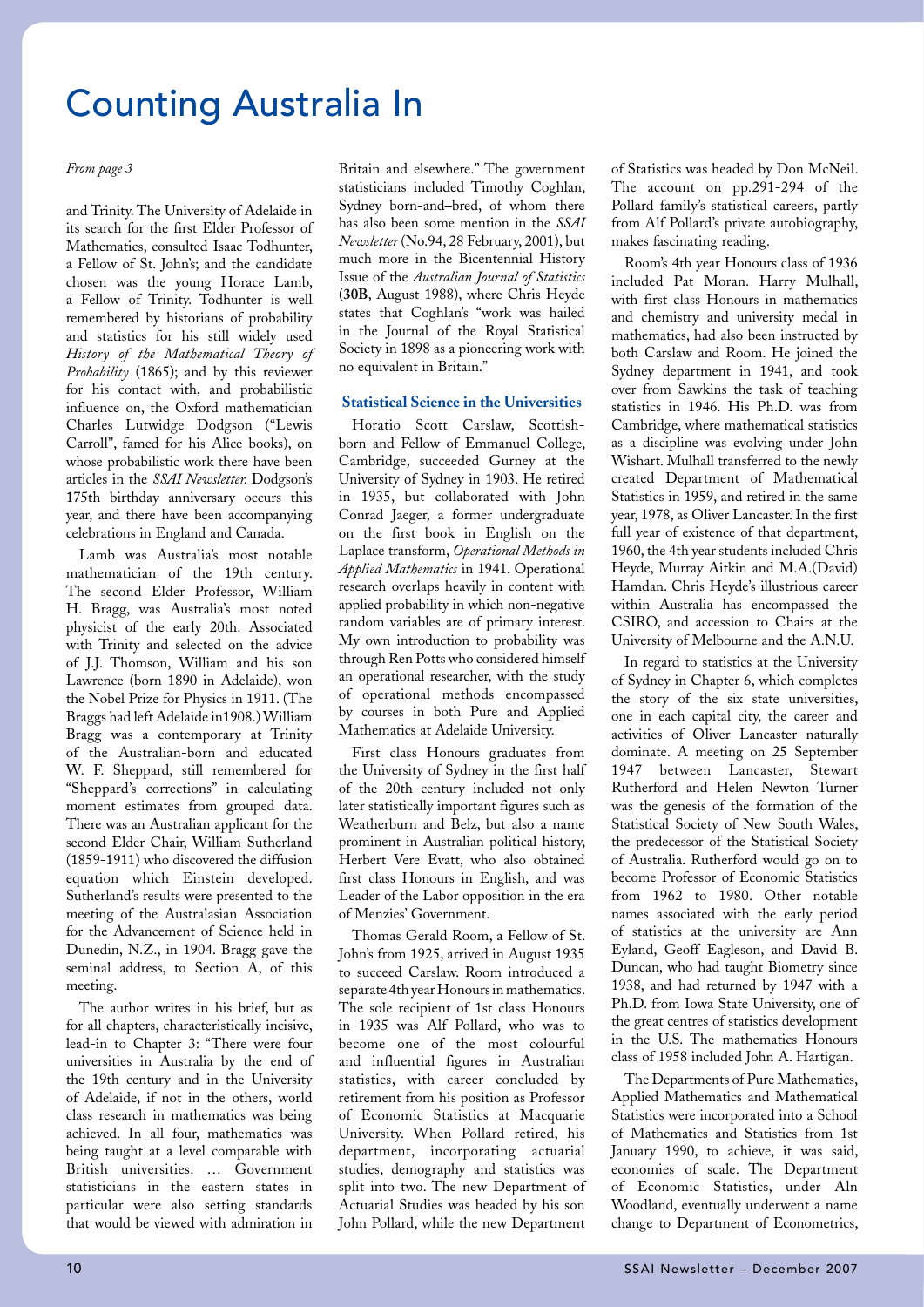and then was incorporated into a larger Economics framework.

Maurice Belz, born and educated in Sydney, gained a B.Sc. from Sydney in 1918. He won a University Medal in mathematics, and a few years later was awarded a Barker graduate scholarship which saw him enter Gonville and Caius College, Cambridge. With an M.Sc. from there he was appointed to the University of Melbourne in 1923, and in 1929 he introduced a course in the theory of statistics. As Associate Professor there, Belz was appointed Head of the first autonomous Statistics Department in Australia in 1948. He was Professor of Statistics from 1955 to 1963, the first to hold such a position in Australia. The Australian statistician, Herbert A. David, born in Berlin in 1925, and as a postwar student at the University of Sydney, a contemporary of Oliver Lancaster (after Lancaster's military service as pathologist in New Guinea), was appointed Senior Lecturer in Belz's department in 1955. He left in 1957 to pursue an illustrious career in the U.S., and is still active in the history of statistics. Other staff at the University of Melbourne during Belz's time included Joe Gani, Geof Watson, Rupert Leslie, Emeric Binet, Alison Doig (who later worked with M. G. Kendall on statistical bibliography), Betty Laby (apparently not mentioned in the book), Daryl Daley, Peter Finch, Stephan Maritz, Warren Ewens, and C.R. (Chip) Heathcote. Both of the last two were in Ted Hannan's Statistics Department when I arrived there.

After retirement, Maurice Belz was replaced as Professor of Statistics in 1964, by Evan Williams, who took the position in preference to an offer of a personal Chair at the University of Tasmania, his alma mater. The staff members which Williams inherited from Belz were Finch, later Professor of Mathematical Statistics at Monash University, and Maritz, who was to hold Chairs at both Monash and Latrobe. Williams retired in 1982.

On Bragg's suggestion John R. Wilton, who had spent his early years at Mount Barker, near Adelaide, after his Honours degree in mathematics and Physics there, entered Trinity College, Cambridge. After a lectureship in mathematics at Manchester under Horace Lamb, within a year he was offered the Chair in Adelaide. He reorganized the mathematics courses, and was very influential in changes to school mathematics in South Australia. (I still have my copy of the 1957 version (it was first published in 1941) of

H.M. Searle and A.W. Jones: *Leaving Mathematics (Revised) with Answers.* It has a preface by Wilton, who died of a stroke in 1944.) Harold W. Sanders, an applied mathematician who had been at Adelaide University since 1923 replaced Wilton, who had been ill for a decade, as Elder Professor in 1944. A boost for Adelaide mathematics, and relief for its hard-pressed small mathematical staff, came with the appointment of Hans Schwerdtfeger in 1940. Though not a Jew, he had fled Naziism, and came to Australia through the intercession of Sir William Bragg. Schwerdtfeger "left a remarkable legacy in Adelaide. He had enticed Tim Wall away from medicine, Ren Potts away from engineering and Alan James … away from physics".

Alan James succeeded Alf Cornish in the Chair of Statistics, in 1965 and retired in 1989. South Australian-born, his return from the U.S., as that of Rainer Radok, was due to Ren Potts. James' Ph.D., from Princeton, had been supervised by S.S. Wilks, a pioneer of mathematical statistics in that country. There is a feisty "Valedictory Address" in 3 parts by Alan James in the *SSAI Newsletter* (No.51, 31 May, 1990; No.52, 31 August 1990; No. 53, 30 November, 1990).

Due to Schwerdtfeger's influence, Sanders was able to argue successfully that he himself be replaced (as happened in 1948) by a Hungarian Jewish refugee living in Shanghai, George Szekeres, who had enormous influence on Australian mathematics, and on this reviewer personally as a fellow refugee. In a mathematical sense, the influence came later, through Szekeres' work on iteration, when I was working on the simple branching process, which is essentially a problem in iteration in a stochastic model framework. This wiry man of modest physical stature bestrides the latter parts of this book. George and his wife Esther both died in Adelaide within hours of each other on 28th August, 2005. In Sydney they had lived in Turramurra, and liked to have coffee at a local pastry shop where I occasionally met with them. George collaborated in some work in probability with Emeric Binet; and perhaps with the Szekeres' friends from their youth, Alfred Renyi and Paul Erdös, two great Hungarian names of probability, who came to Australia on visits.

The second Professor of Mathematics and Physics at the University of Queensland (founded in 1912), Eugene Francis Simonds, appointed in 1932, had already been in the department for some

years. Australian-born and educated, unusually for the times he studied in New York, gaining a Ph.D. from Columbia University. He introduced new courses in statistics and actuarial mathematics; his research output demonstrated a growing interest in statistics. He retired in 1955. Later names of importance to Australian statistical history include those of Henry Finucan, and Stephen Lipton, the foundation Professor of Statistics from 1967 to 1991.

The University of Western Australia was founded in 1913. Weatherburn, was the second Professor there. Born in Chippendale, Sydney, and educated at Sydney Boys High and the University of Sydney, he was a B.A. with first class Honours from Trinity College, Cambridge. He retired in 1950. Other statistical names associated with this university are those of Joe Gani, Uma Prabhu and from 1974, Terry Speed. Some temporally intermediate names are missing from the author's account, specifically Don McNeil.

Statistics at the University of Tasmania, in addition to Pitman, includes in its development Peter Sprent, Don McNeil, Michael Hasofer, Peter Sprent, and L.S. Goddard.

Chapter 6 also describes mathematics in what were to be called The University of New South Wales and the University of New England. With the Australian National University, there were nine universities and two university colleges (in Newcastle and Wollongong) before the changes brought about by the report of the Murray Committee in 1957. Chapter 7 includes a treatment of the Australian National University. Important statistical sources for the author of this book were *A Brief History of the Department of Statistics. The University of New South Wales. 1948-1983.* by J.B. ( Jim) Douglas which appeared in 1996; and Joe Gani's *Fifty Years of Statistics at the Australian National University, 1952-2002,* published in *HRAS* in 2005. (A history of statistics at the University of Sydney is envisaged for 2009, the 50th anniversary of the creation its Department of Mathematical Statistics.)

The dominant influence in the development of statistics, is in British sense of including applied probability, in Australia was the Department of Statistics in the Research School of Social Sciences, ANU, at which Pat Moran took up the Chair in 1951. In what was an

*continued on page 12*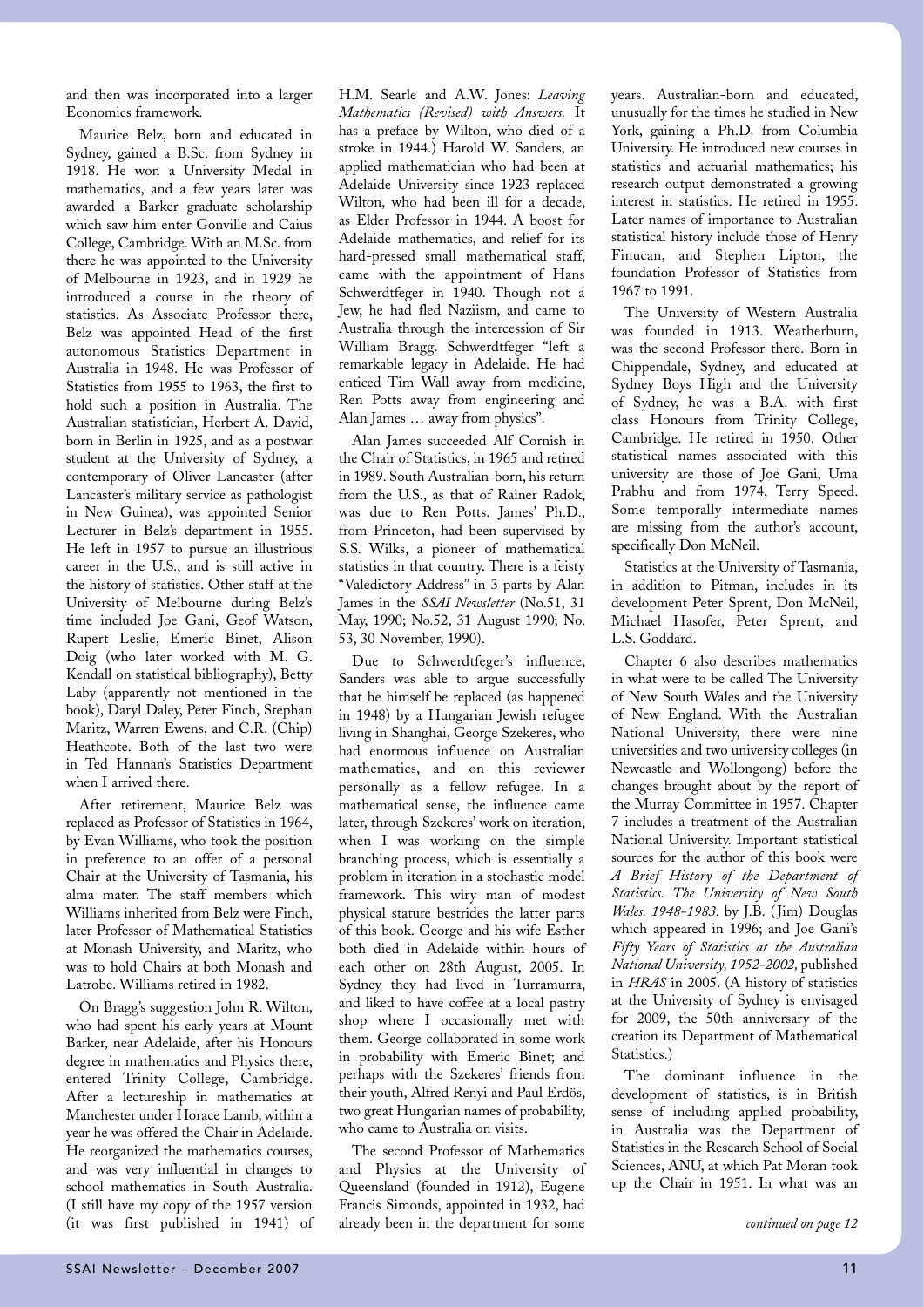#### *From page 11*

Australian tradition by the time, Moran and Freddie Chong (later Professor of Mathematics at Macquarie University) who had known each other at Sydney University, had both entered St. John's College, Cambridge. One of the effects which the newly established research-only ANU was intended to have, was to train and retain in Australia, Ph.D. candidates. In regard to statistics, the plan succeeded brilliantly. Eminent overseas and local staff were attracted to the department, as well as students not only from Australia and New Zealand. By the 1980's most of the Statistics Chairs in Australia had been filled by ANU's Ph.D. graduates. The story is well told in Joe Gani's article, and is well told in Cohen's book.

Joe Gani has been activist in the development, status and health of Australian mathematics since his early years in this country, and the author's Preface lists him among those who provided exceptional assistance. Since Gani's return to Australia in 1974 (to the CSIRO) and in 1994, he has been enormously influential in Australian statistics, and in his formal retirement remains active and energetic at ANU.

With the great increase in the number of universities and appointments from 1960, emphasis in the book relating to this period is on Professors and dominant personalities. The author in this part of the book also tends to emphasis on Australian activity and qualifications in U.S. universities. There is consequently some unevenness of treatment of statisticians, for example Iain Johnstone and Barry Quinn, classmates at ANU.

### **Recent Topics and Concluding Remarks**

The book's author uses the Mathematics Department of the University of New South Wales as platform for his main discussion of financial mathematics in a concluding section of Chapter 6. The beginnings of this largely probabilitybased subject area in Sydney were probably in joint work stretching over the 1980's, at the University of Sydney between Dilip Madan and the reviewer, whose collaboration culminated in the foundation paper on the now widely cited and used Variance-Gamma Model for the movement of returns, which was

published in *J. Business* in 1990. Dilip, at the time a member of the Economic Statistics/Econometrics Department, has subsequently gone onto great things at the University of Maryland at College Park, and as consultant to many financial institutions, in the U.S. and Europe, including Morgan Stanley on Wall Street.

Another interesting area, conservationism, is treated very briefly on p.286, in the context of Flinders University, and includes the names of Keith Tognetti in Wollongong, Shirley Strickland de la Hunty (recently deceased) in Perth, and most remarkably, John Walmsley. There is more to tell of Walmsley's interaction at Flinders with Rainer Radok, and of Radok's interesting career in Australia.

Certain important topics for mathematics as broadly defined in this book are close to the author's heart, and are particularly well treated. The Canberra CAE/University of Canberra is used as a platform for the Australian Mathematics Trust and the Australian Mathematics Competition. The Australian Academy of Science is used as background for the 120 page report dated January 1996: *Mathematical Sciences: Adding to Australia.*

This report was motivated largely by the parlous state of mathematical sciences, particularly in the newer universities such as Wollongong, Newcastle and Monash, resulting from the announcement in December 1987, which ended the binary system of universities and Colleges of Advanced Education (the "Dawkins reforms"), and the introduction of HECS. This is described in Chapter 9. By 1999 there were, consequently, 37 public universities across Australia, all competing for government funds for both teaching and research. The number of Professors of Mathematics, including mathematical statistics, at Monash peaked at nine in the late 1970's. At the end of 2005 in its School of Mathematical Sciences there were five. At the CAE's which had become universities with the end of the binary system, the decline of mathematics, included in Chapter 7, though on a smaller scale, is no less dramatic.

In regard to statistical sciences, to the sources cited by the author one might add the following: P. Groenewegen and B. McFarlane (1990): *A History of Australian Economic Thought* (pp.92-117).; and the papers originating from Invited Paper Meeting 75: "Statistics in Australia Growth and Influence" on Thursday 7th April 2005 of the Sydney Session of the International Statistical Institute which are available on the post-session CD of presentations produced by the ABS. The papers particularly relevant to Chapter are: Ian Castles (formerly Commonwealth Statistician): "Official Statistics: From Blue Books to White Papers"; and Murray Cameron (Chief, CSIRO Mathematical and Information Sciences): "Statistical Research for Science and Industry."

The following criticisms can be easily eliminated with any updating of this important book.

Ease of use of the citation system seems to me of paramount importance in such a reference book. In this one citations are by sequential number of endnote. The numbering begins anew for each chapter. At the end of the book the endnotes are listed under chapter number, but the text pages on which the numbers occur have at the bottom of each page only the chapter title. Thus one needs to go to the table of contents (or to flip back) to the chapter's beginning, to find the chapter number, before being able to access the endnotes.

There is no bibliography: that is, no overall alphabetical listing by author of all the items cited in the book, so it is difficult to see, for a given author/ editor, which items have been used. Of particular interest to this reviewer was citation of writings of historical kind of H.O. Lancaster, J.M. Gani, I.S. Turner, R. B. Potts and C. Forster. However, for example, it's somewhat difficult to see if Gani's *The Making of Statisticians* is cited.

The Name Index could have been more comprehensive. For example, apart from names which occur in the text (such as A.G. Pakes on p.201) but are missing completely from the index, the names of J.N. Darroch and D.R. McNeil occur on pages (resp. p. 297 and p.301) additional to those listed in this index.

However, I leave this book with profound admiration for both its author and his creation, and encourage its wide dissemination among individuals as well as libraries.

> *Eugene Seneta University of Sydney*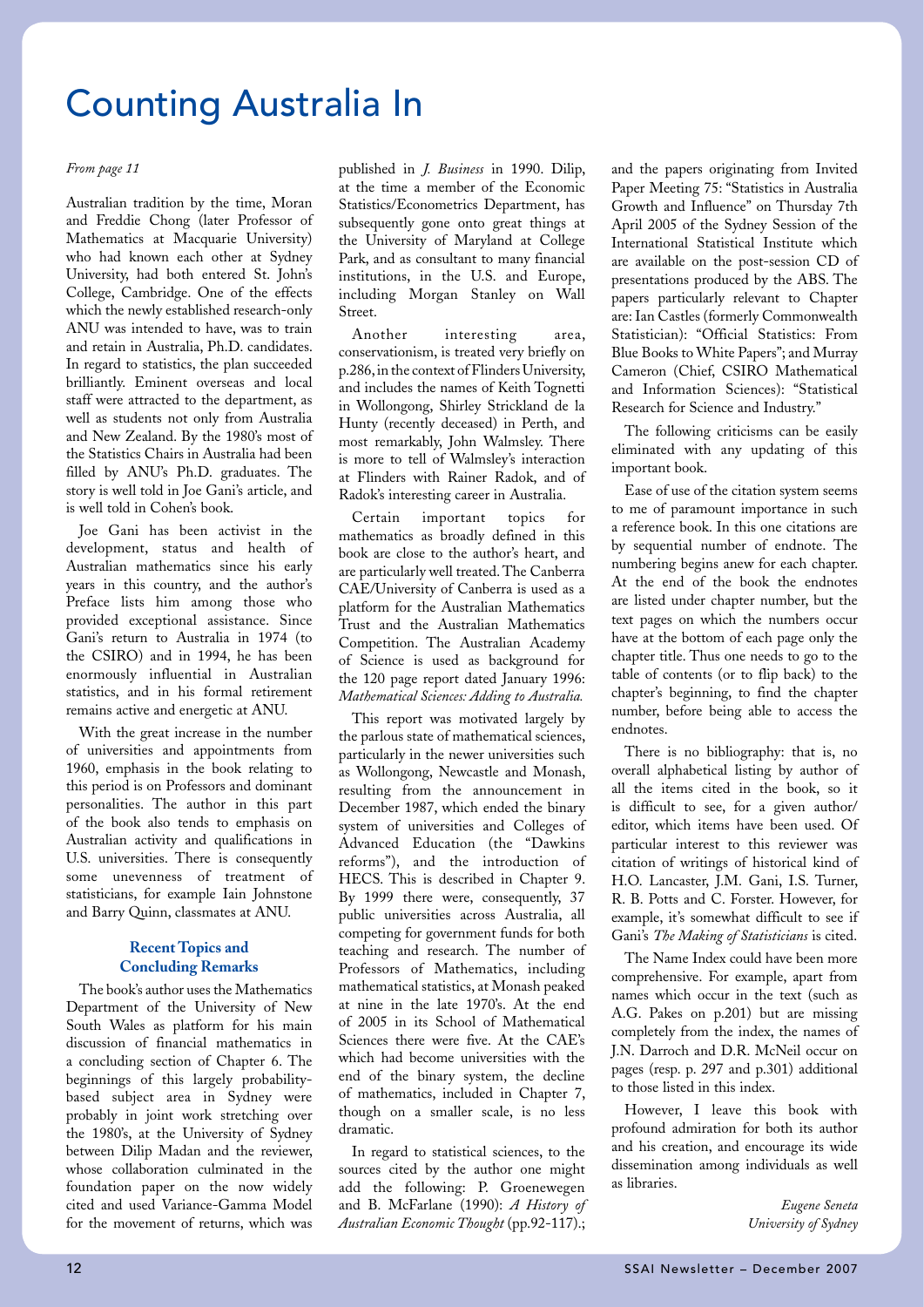### Branch Reports

#### Queensland Branch News

At the Branch's October ordinary general meeting, Tim Robinson from the University of Wyoming presented a seminar titled *"Bayesian Analysis of Split-Plot Experiments with Non-Normal Responses for Evaluating Non-Standard Performance Criteria."*

Tim began his presentation by explaining an example of the use of split-plot experiments in the production of lightpolarizing film used in the manufacture of items such as sunglasses. The inputs to the process that could be controlled were chemical components or mix and process settings. The response is the quality of polarized light that passes through the film. The distribution of the response exhibited a constant coefficient of variation suggesting a gamma distributed variable. For each combination of input mixtures, the process variables were altered according to a 2n factorial design, hence the use of the term "split-plot" to describe the design. The whole plot stratum corresponded to a "roll" of film and its precision was modelled as a random variable.

Tim then used a Bayesian approach by defining a prior distribution for the parameters that controlled the quality of the film. The "whole plot" effect distribution was defined as normal and the response was distributed as gamma conditional on the whole plot effect. Tim proceeded to fit the model using WinBUGS comparing the output generated with that from a PQL approach. The two sets of parameter estimates were similar.

The analysis became more complex when the response changed to the number of film pieces in a roll that exceeded a predefined stringent specification. The benefit of a Bayesian approach was then realized when Tim could generate point estimates and credible intervals for this parameter.

The speaker and members adjourned to a local restaurant for further discussions.

### **WESTERN AUSTRALIA BRANCH NEWS**

#### **August Meeting**

The talk presented at the August meeting of the WA branch was titled "Robust Methods for Fitting Gamma Distributions with an Application to Spectral Goodness of Fit Data, For Use in Chemometric Measurement Quality Assurance". The speakers were: the SSAI WA branch

president Brenton Clarke; a former honours student of Brenton's at Murdoch University, Peter McKinnon; and Geoff Riley of Alcoa World Alumina.

In order to estimate the size, location and grade of bauxite deposits, Alcoa must process approximately 500,000 drill samples annually. The solids analysis technique of infrared spectroscopy is used along with fast Fourier transform spectral analysis to extract chemical information from the samples.

The spectra are approximated using partial least squares or principal components regression and the fitted models are assessed using the representation indicators Mahalanobis distance and residual ratio. These representation indicators have an approximate gamma distribution and robust methods of estimating the shape and scale parameters of this distribution are required.

The study evaluated several estimation methods: maximum likelihood, method of moments, L2 minimum distance, Cramér von Mises distance, and Hampel's Boptimal. Robust methods such as the Boptimal estimator perform well in practice, particularly in the presence of outliers, however they are difficult to compute since their "tuning parameters" require knowledge of the underlying parameter. Neither the method of maximum likelihood nor the method of moments are robust for the gamma parametric family since they have unbounded influence functions. On the other hand the two estimators, the L2 minimum distance and the Cramér von Mises distance estimator, are robust in terms of having bounded influence functions and perform reasonably well in terms of efficiency. Asymptotic theory associated with these two estimators is justified using Fréchet differentiability. The Cramér von Mises distance estimator is the most readily computable, which is important where fast throughput methods are needed.

The question was asked about whether multivariate methods could be used to identify outliers prior to the summary data involving variables with approximate gamma distributions. It was pointed out that usually identification of outliers in multivariate data involved computer intensive algorithms and this was not always amenable in an automated process.

*Alex Stuckey*

#### **October Meeting**

John Henstridge, Managing Director and Principal Consultant Statistician of Australia's largest fully commercial statistical and mathematical consultancy, Data Analysis

Australia, presented a talk on *Statistical Consulting – Beyond a Statistical Toolkit* at the October meeting of the WA Branch. John had recently presented this talk at the International Symposium on Business and Industrial Statistics in the Azores, and, indeed, he commenced his presentation to the WA Branch by recommending to us that if we ever got the opportunity to attend and present a paper at a conference in the Azores, that we should definitely take up the offer!

John began his talk by describing how a typical statistical consulting model would not be viable for a fully commercial company such as Data Analysis Australia. The role of the statistician in the typical model is limited, with their main input being only at the start (formalising hypotheses and defining data requirements) and the end (analysing data in terms of hypotheses and discussing the results) of projects or research with limited involvement in any other areas.

In reality, the commercial statistician's role is much larger than this. In a group of professionals, the statistician is at the very least an equal and often the appropriate leader for the project or research, rather than as just the technical advisor in a limited capacity. In this role, the statistician is involved in helping to define the client's problem, reviewing possible new and existing data, managing the data, analysis and presentation of the results. Typically, these results must be taken beyond the statistical results and formulated into real actions and recommendations for the client.

John summarised the differences between scientific and commercial consulting models in the following way – scientific consulting is typically more conservative, based on existing hypotheses, is often less time and cost critical and the statistician's role is clearly understood, whereas commercial consulting tends to be more optimistic, with innovative approaches favoured, is extremely cost and time critical and the statistician's role is much larger and less defined. In reality, some elements of each are often applicable to most cases, with some problems being closer to one model than the other.

The implication of this is that statisticians in commercial consulting need more than just good statistical skills. Having the statistical skills is necessary, but not sufficient, to be a good statistical consultant. The real skill lies in choosing the best tools to fit the problem, and in order to choose the best tool, you need to know the tools – what tools exist, what they might do, and perhaps, how to use them. It is unlikely that there will be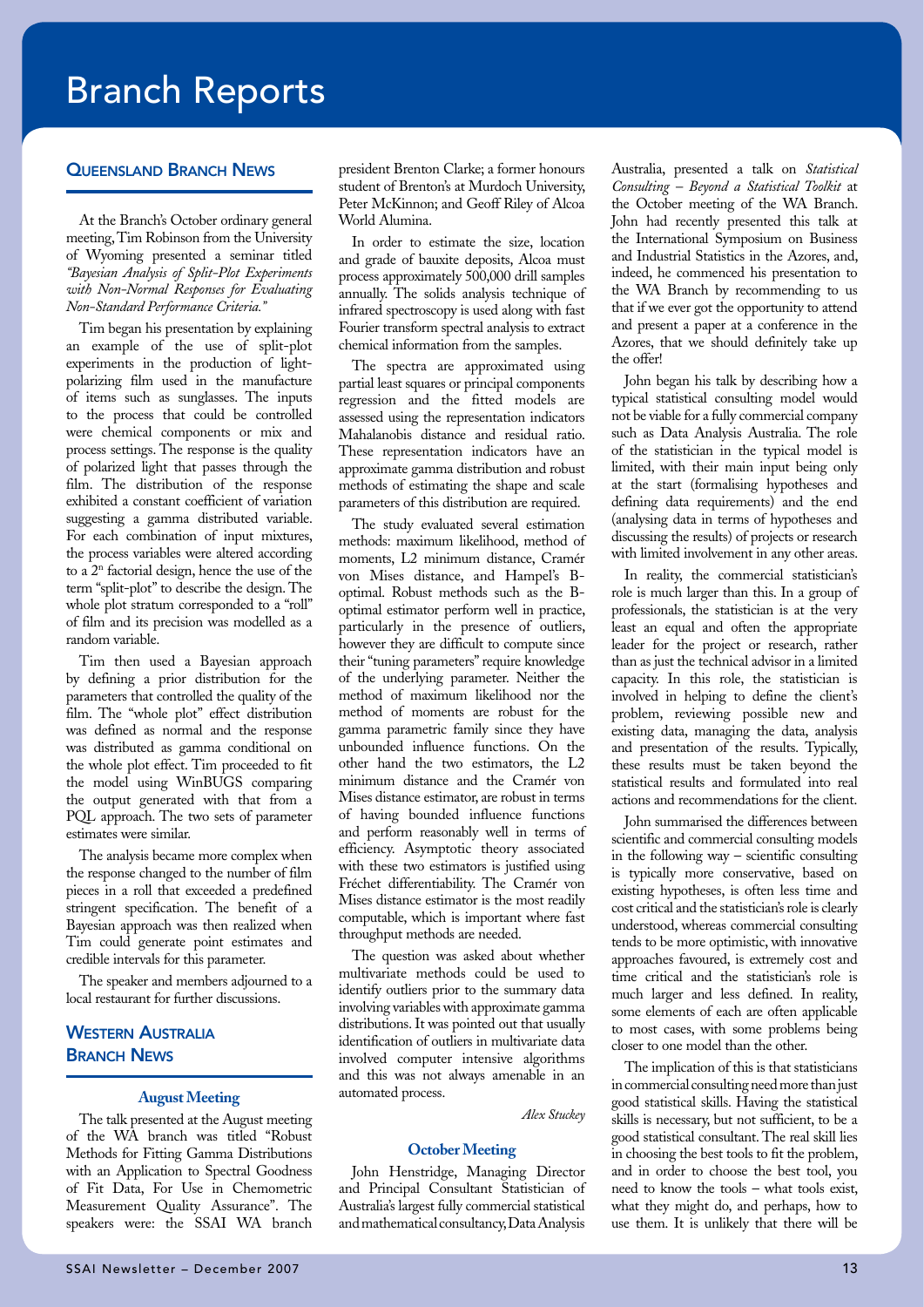### **Branch Reports Continued**

any tool that is exactly right, but knowing the tools allows a choice to be made as to what is *closest to right.* What is needed for this is a broad appreciation of statistical and mathematical principles, rather than simply the application of the details. Typically, this requires *more* knowledge, not less.

*Anna Munday*

#### Canberra Branch News

#### **August Meeting**

The speaker at the Canberra Branch August meeting was Dr. Alison Smith from NSW Department of Primary Industries. On the occasion, Alison talked about her proposed approaches for detecting outliers in linear mixed models. She started her talk by giving a brief overview of mixed models. She then presented three practical examples from multi-phase trials of wheat varieties, a microarray experiment and nicotine content in tobacco, where the presence of outliers is suspected even after clustering effects and the effects of other covariates are accounted for using linear mixed models. Unlike ordinary linear models, where the existence of an outlier can be easily checked by looking at the residual plot, outlier detection in linear mixed models is more complicated. There are two factors that complicate outlier detection in linear mixed models, namely the existence of multiple random terms rather than a single random (error) term and the possibility of correlated rather than independent effects. She proposed to tackle this difficulty by extending outlier models discussed by Cook, Holschuh and Weisberg (1982) for ordinary linear models, where outliers are assumed to arise from an error term with inflated variance. In order to detect an outlier a score test based on the fit of the null (no outlier) model is proposed. The distribution of the score test statistic is approximated using a 'quick' resampling scheme or full bootstrap approach. In terms of yielding the correct level of Type I error, the 'quick' resampling method seems to be reliable, except when sample size is small in which case full bootstrap approach is preferred. The applicability of the score tests was demonstrated by applying them to the illustrative datasets. Some data points were identified as outliers and many were subsequently found to correspond to erroneous data. After the talk, there was a lot of discussion between the speaker and audiences on comparing her approach to potential alternative approaches such as modeling the outliers using distribution with heavier tail than Normal distribution

and extending the work to detection of multiple 'clumped' outliers. The moderator and the audience then thanked the speaker for sharing her interesting and important work. The evening was finished with members of the audience joining the speaker for a delicious dinner at an Indian restaurant nearby.

Dr. Alison Smith holds a PhD degree in Statistics from the University of Adelaide. In fact, as she told the audience, she holds the distinction of being the last student to be conferred a PhD degree before the Statistics department was amalgamated. She can be contacted at alison.smith@dpi. nsw.gov.au.

#### **Canberra September Young Statistician Night**

On September 25, the Canberra branch organized a special meeting for Young Statisticians. The meeting was an avenue for young statisticians in Canberra and nearby regions to meet each other and exchange ideas and networking. The event was very successful and 46 people came to the meeting. On the occasion, we are very fortunate to have two promising young statisticians speak about their young career and achievement. Emma Lawrence from the Bureau of Rural Sciences (BRS) talked about her recent work which shows how statistics is applied to help answering questions of high importance to public policy makers. She highlighted her experience in using environmental data to predict the potential distribution of marine pests such as starfish in different locations around the country should an invasion event by these species occur. Another highlight was her project on predicting the effect of over fishing on the stock of commercial fish such as blue tuna.

The second speaker was Jessica Zhang from Australian Institute of Health and Welfare (AIHW). Jessica shared her long, winding story in becoming a statistician. From interest in mathematics during her secondary school years she did a degree in Economics and as a top student was offered a place at an American university to do a Masters degree. But her failure to obtain a US visa and the fact that her husband got a job in Australia led her to Canberra. Once in Australia, she decided to do a Masters degree in Applied Statistics at the ANU because she heard about the shortage of statisticians in Australia! Upon graduation from the ANU she was offered a job with AIHW. She said that in statistics she has finally found her real interest and she is

enjoying her current roles as a data analyst and statistician.

After the talks, audiences were invited to a free Turkish pizza dinner. Exchange of experience and networking among all present continued during the dinner. The branch would like to thank Centre for Mental Health Research and School of Finance and Applied Statistics, ANU for their financial contribution to the event and Kevin Wang for organizing the event.

*Angus Salim* 

### **Young Statisticians' Events in Canberra**

This year has seen a considerable amount of young statisticians' activity here in the National Capital. Besides the Young Statisticians' Conference held in April this year, we had a Young Statisticians' Dinner in August and a Young Statisticians' Night in September.

The Young Statisticians' Dinner was kindly sponsored by the Canberra Branch and was held Thursday 16 August at UniPub in Civic (downtown Canberra). There were 14 attendees, most of whom were from the ANU. UniPub's pleasant atmosphere and "cook-your-own-steak" set-up (an interesting concept to some of us!) proved conducive to social mingling as everyone moved around to meet new people and chat.

We would like to thank Professor Michael Martin and Mr Ian McDermid for allowing us to talk to their classes and for promoting SSAI on WebCT (the ANU web-based learning system). Going to the classes and speaking to the students proved to be fruitful in promoting the Society and the dinner - most of people who came along said something along the lines of, 'I heard about the Society and dinner from the talk you gave us at the beginning of the semester!'

The Young Statisticians' Night was held on Tuesday 25 September. It was held as the regular Canberra Branch meeting. With 40 people attending, there is no doubt that this was one of the most successful young statisticians' events held by the Canberra Branch. Roughly 2/3 of the attendees were young statisticians and the majority were fresh faces.

Emma Lawrence and Jessica Zhang were the two young statisticians invited to give talks. Both speakers gave very interesting talks that were well received. Agus Salim's column provides details of their talks.

We would like to give special thanks to the Centre for Mental Health Research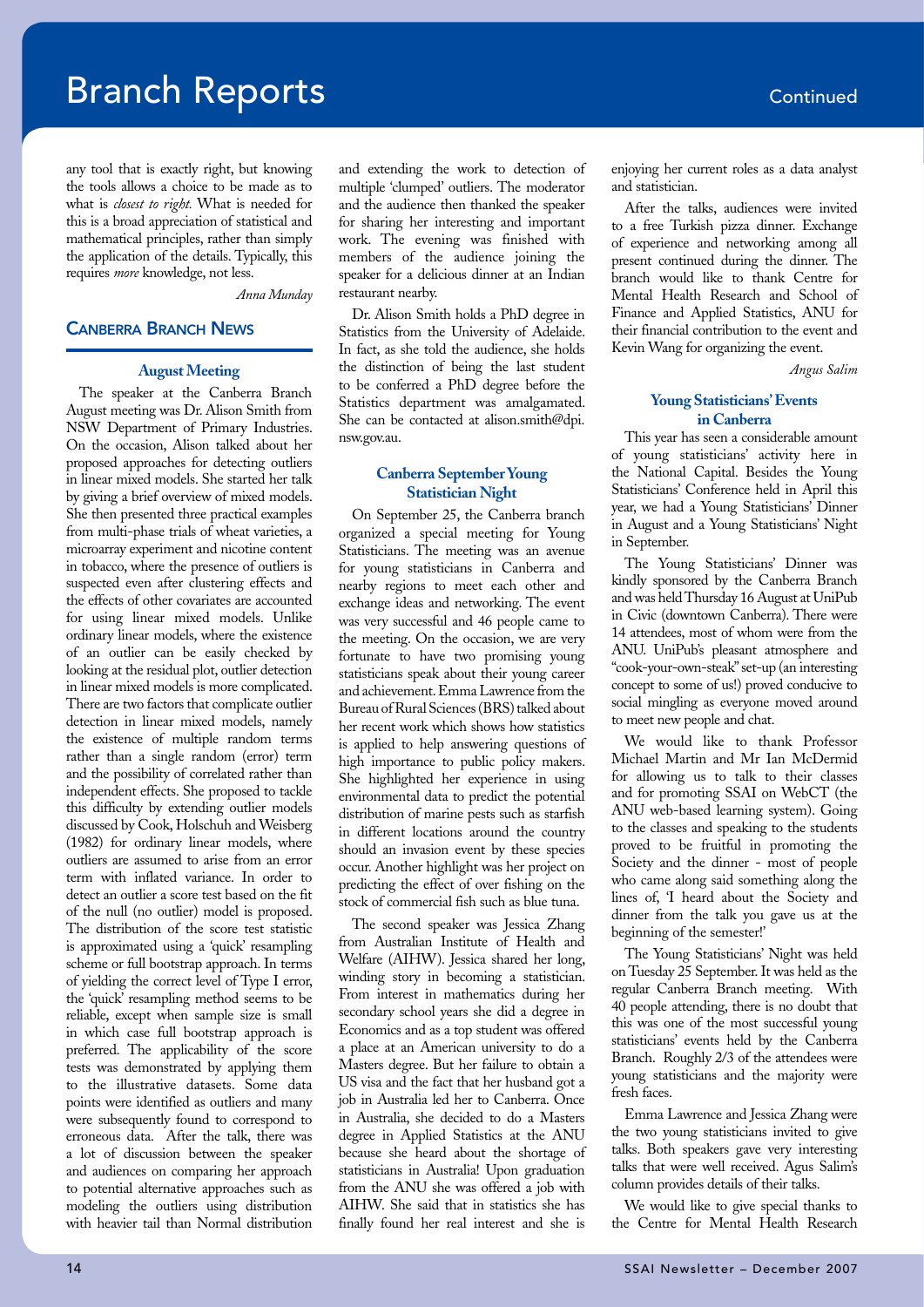### **Branch Reports Continued**

and the School of Finance and Applied Statistics at the ANU for sponsoring us a wonderful Turkish Dinner after the talks, and Burgmann College (ANU) for providing us the venue. Indeed, the food was so good that there were sightings of random College residents popping into the room and nicking off with food! The collegiate environment was very fitting for the atmosphere of the evening and the stand-up dinner format allowed everyone to mix readily rather than being confined to a seat. Senior statisticians shared their experiences in informal chats and were invaluable to the young statisticians.

#### *Kevin Wang*

*ACT Young Statisticians' Representative Richard Hutchinson Co-Chair Young Statisticians Section*

#### South Australia Branch News

### **The use of High-Density Genetic Markers to Detect Genes Associated with a Disease**

Huwaida Rabie, a Post Doctoral Fellow working with Dr. Ian Saunders at CSIRO, spoke at the September meeting about her current project which aims to develop methods for association and variable selection on SNPs data.

SNPs or single nucleotide polymorphisms are DNA sequence variations that occur when a single nucleotide within the gene is altered. These could be used to locate genes associated with a disease of interest. Only a small fraction of SNPs alter gene function or expression. The aim is to look for SNPs close to the disease susceptibility gene using an association study which considers the population and compares cases with controls. This differs from a linkage study which involves families. The issue of multiple testing is a huge problem in association studies where a large number of SNPs are considered.

Huwaida presented findings from a simulation study to compare methods of identifying SNPs associated with the disease susceptibility gene. The example data set related to leukaemia and involved consideration of both genotype and haplotype based data. The purpose of the simulations was to examine the accuracy of predictions and the ability to select the correct model. No evidence of an association between SNPs and disease was observed in the data.

The South Australian Branch held another successful careers evening for Young Statisticians in September. The concept of a careers evening for students and those early in their statistical career was initiated by our Young Stats reps, Lisa Yelland and Penny Bennett, last year which generated a record attendance.

We had four speakers from different backgrounds to give a broad perspective on the potential careers for a statistician, particularly focused in SA. Our four speakers were: Ewa Seidel, Methodologist, ABS; Jonathan Tuke, PhD student and Lecturer at The University of Adelaide; Penny Bennett, PhD student and Statistician at Telstra; and Lynne Giles, Senior Research Fellow, Department of Rehabilitation and Aged Care, Flinders University.

To summarise, the speakers noted some different aspects of working in different types of organisations which are worth considering when thinking about taking a position:

- flexible working conditions
- freedom to research statistical topics for your own interest (academia might be for you)
- professional development: do they provide in house training? Do they support going to conferences?
- Will you be working with other statisticians? If not, maybe you will need to "network" with other statisticians outside your workplace to bounce ideas
- Good written and verbal communication skills are essential for communicating statistical concepts to non-statistical colleagues/clients
- Diversity of statistical projects: consulting provides this diversity - you get to play in everyone else's backyard for a while. Be a medical scientist one day, a horticulturalist the next

Other tidbits of advice that the speakers imparted to the audience were:

- Keep your uni notes, they may come in handy!
- Networking amongst statisticians is invaluable
- Do not underestimate your numerical skills and how they can assist others
- Honours and PhDs are worthwhile, they are an apprenticeship in research
- Consider what drives you, what interests you
- Do not compare yourself to others.

The night finished off with the speakers and attendees joining for some great pizza and plenty of discussions about career opportunities in statistics. The SA Branch Council would like to thank Lisa Yelland and all her helpers for organising the event and to thank all the speakers for their great wisdom and enthusiasm, which made it a great evening.

*Janine Jones*

### **Cornish Lecture – Statistical Critique of the International Panel for Climate Change's work on Climate Change**

The SA branch inaugurated a series of public lectures on statistical topics of broad interest in 2001. The lecture series has been named to commemorate Alf Cornish, a leading figure in the early years of the statistical profession in Adelaide. The lectures are held biennially and presented by eminent statisticians from around the world. The speaker at the 2007 Cornish lecture was former Australian Statistician, Mr Dennis Trewin. As a current member of the Australian State of the Environment Committee, Dennis was invited to give a statistician's perspective on recent climate change projections made by the International Panel for Climate Change



*Speakers at YS careers night (L-R): Lynne Giles, Jonathan Tuke, Ewa Seidel, Penny Bennett; and organiser Lisa Yelland.*

*Lisa Yelland*